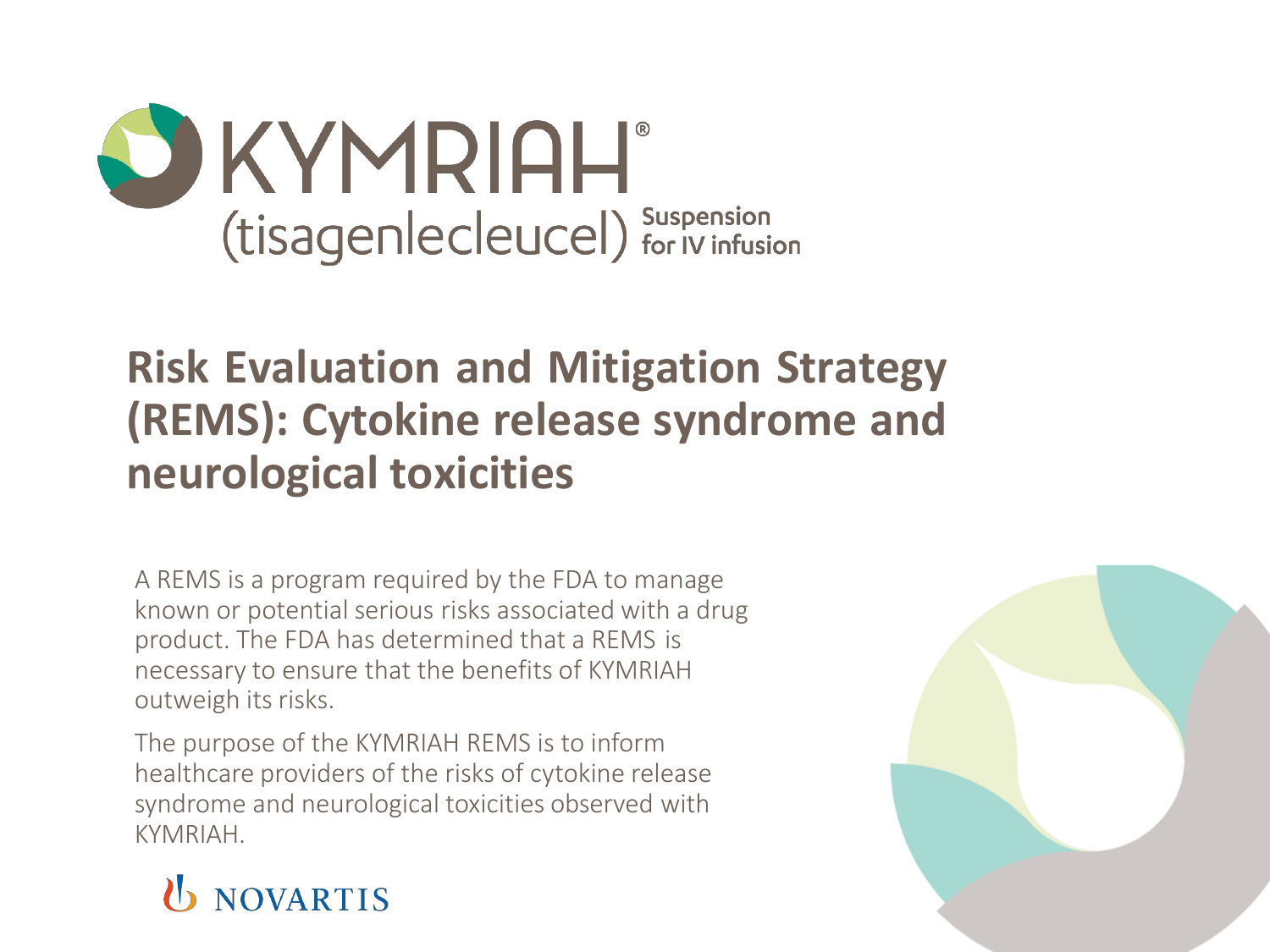This educational module contains information on selected KYMRIAHassociated adverse events, including cytokine release syndrome and neurological toxicities, observed in clinical trials ELIANA, JULIET, and ELARA for patients up to 25 years of age with B-cell precursor acute lymphoblastic leukemia (ALL) that is refractory or in second or later relapse, adult patients with relapsed or refractory (r/r) large B-cell lymphoma after two or more lines of systemic therapy including diffuse large B-cell lymphoma (DLBCL) not otherwise specified, high grade B-cell lymphoma and DLBCL arising from follicular lymphoma, and adult patients with relapsed or refractory follicular lymphoma (FL) after two or more lines of systemic therapy. The r/r FL indication is approved under accelerated approval based on response rate and duration of response. Continued approval for this indication may be contingent upon verification and description of clinical benefit in confirmatory trial(s). Limitation of Use: KYMRIAH is not indicated for treatment of patients with primary central nervous system lymphoma.

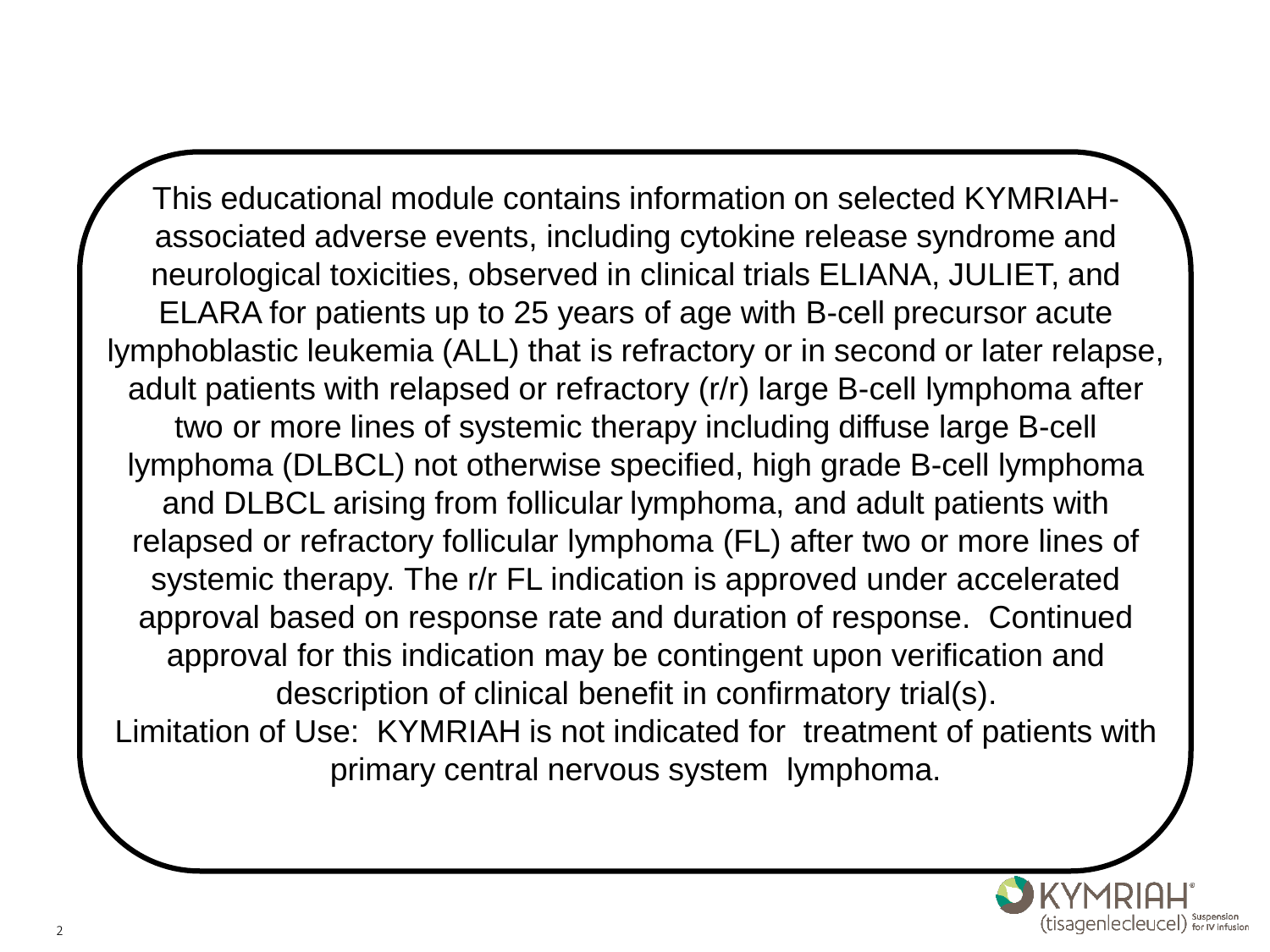

- KYMRIAH (tisagenlecleucel), previously known as CTL019, is a CD19 directed genetically modified autologous T cellimmunotherapy
- Indicated for the treatment of:
	- Patients up to 25 years of age with B-cell precursor acute lymphoblastic leukemia (ALL) that is refractory or in second orlater relapse
	- $\blacksquare$  Adult patients with relapsed or refractory (r/r) large B-cell lymphoma after two or more lines of systemic therapy including diffuse large B-cell lymphoma (DLBCL) not otherwise specified, high grade B-cell lymphoma and DLBCL arising from follicular lymphoma
		- o Limitation of Use: KYMRIAH is not indicated for treatment of patients with primary central nervous system lymphoma.
	- Adult patients with relapsed or refractory follicular lymphoma (FL) after two or more lines of systemic therapy. This indication is approved under accelerated approval based on response rate and duration of response. Continued approval for this indication may be contingent upon verification and description of clinical benefit in confirmatory trials(s).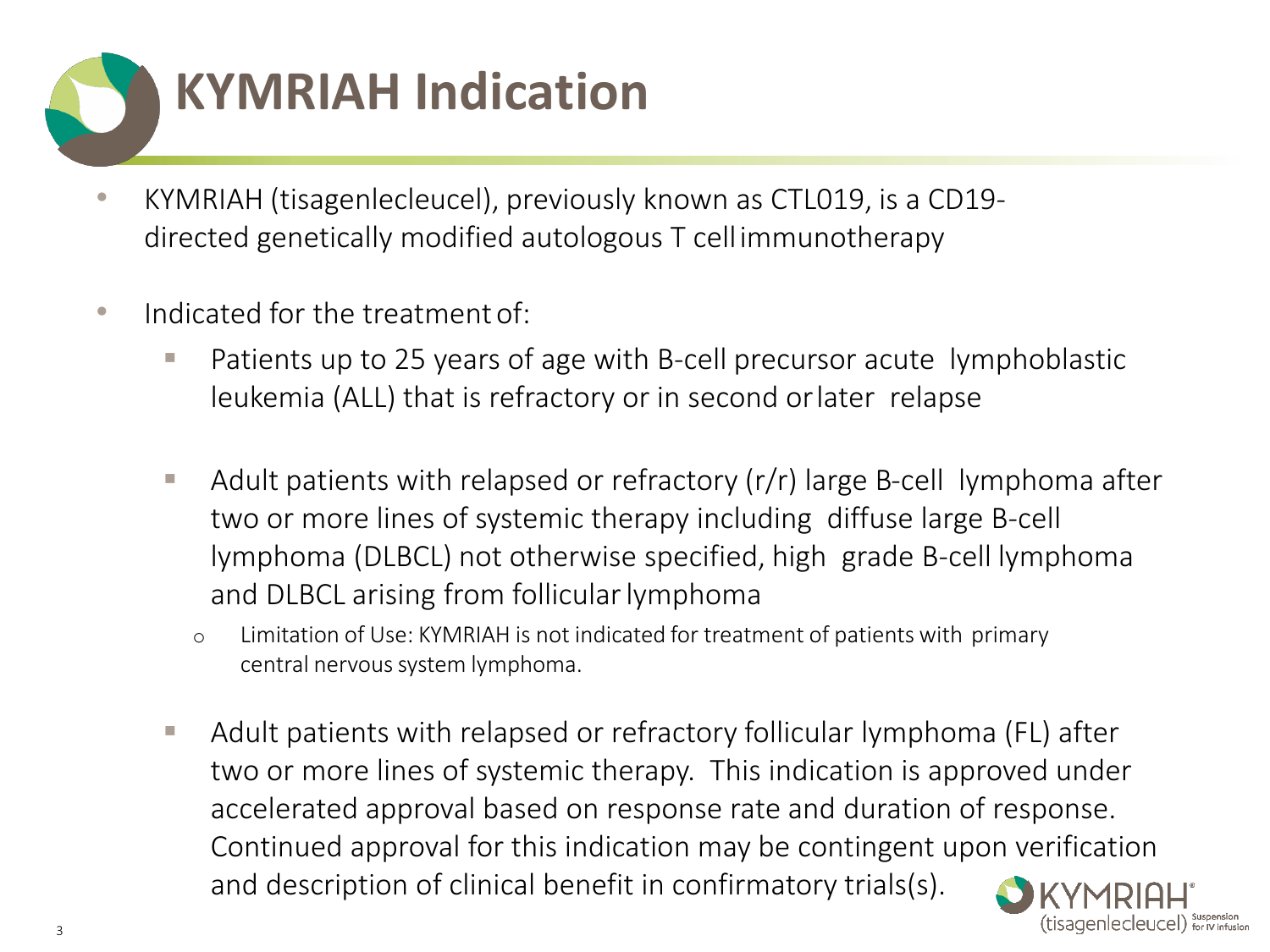

- The goals of the KYMRIAH REMS Program are to mitigate the risks of cytokine release syndrome (CRS) and neurological toxicities by:
	- Ensuring that hospitals and their associated clinics that dispense KYMRIAH are specially certified and have on-site, immediate access to tocilizumab.
	- Ensuring those who prescribe, dispense, or administer KYMRIAH are aware of how to manage the risks of CRS and neurological toxicities.

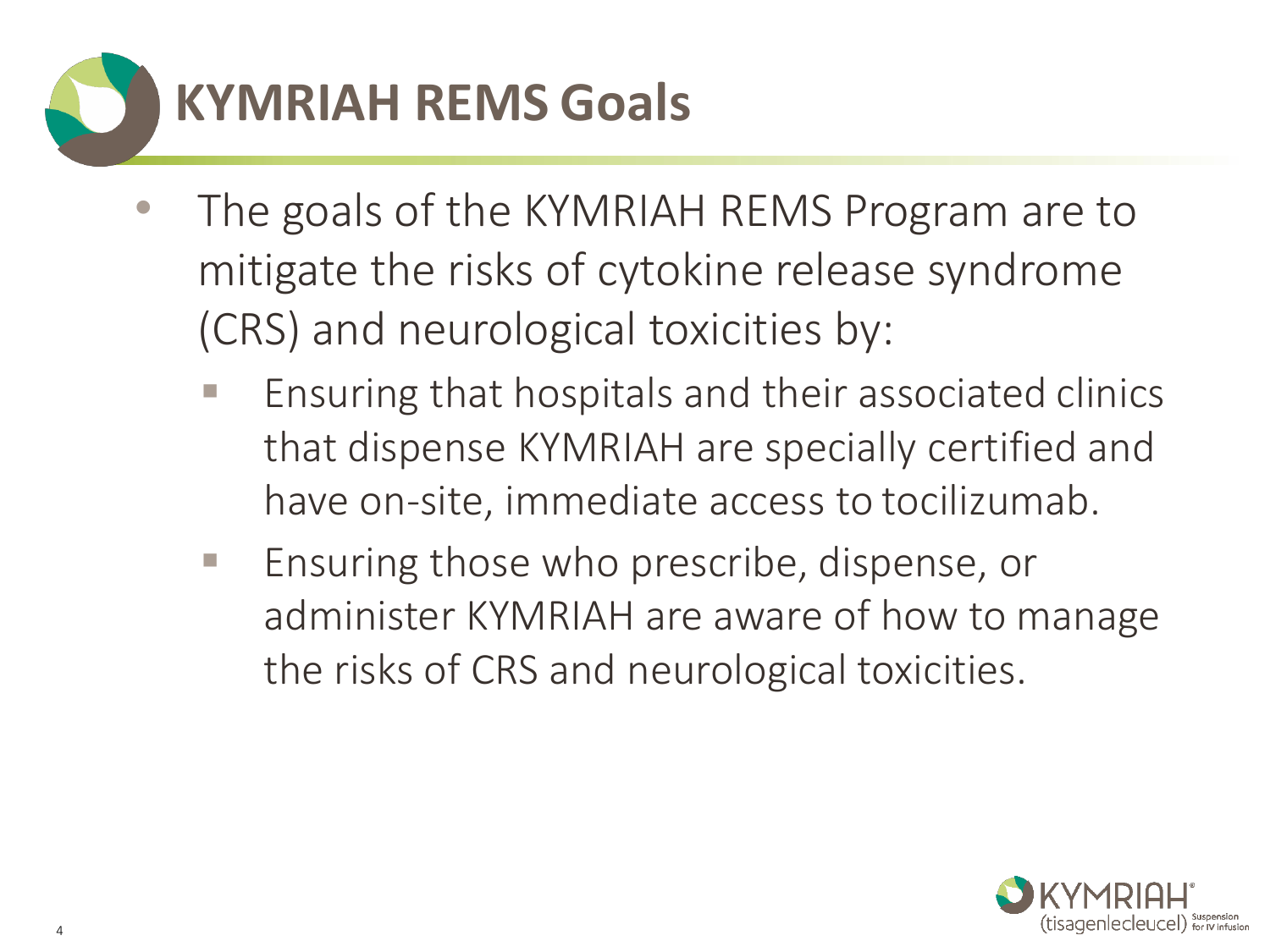## **KYMRIAH REMS Materials**

- KYMRIAH REMS Live Training Program Slides
	- **Provides education on the risks of CRS and neurological toxicities**
	- Addresses serious clinical manifestations, timing of events, monitoring and management, and importance of patient education
	- KYMRIAH REMS Program overview
- KYMRIAH REMS Program Patient Wallet Card
	- For patients and their guardians to keep with them at all times, reminds them of signs and symptoms that require immediate medical attention
	- Instructions to stay within 2 hours of treatment site for at least 4 weeks

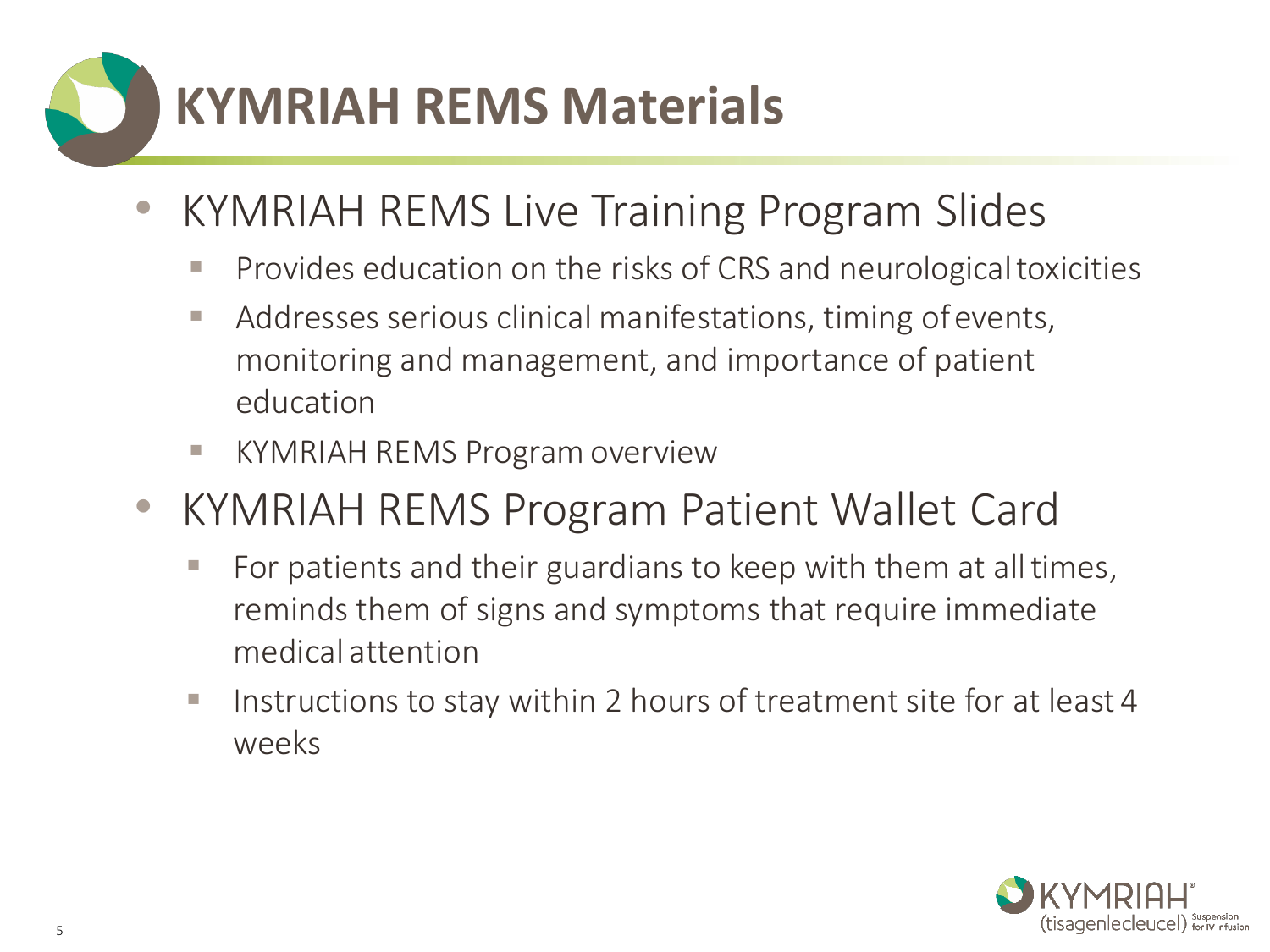### **KYMRIAH REMS Materials, cont.**

- KYMRIAH REMS Program Knowledge Assessment
	- Reinforces the messages about CRS and neurological toxicities, 10 questions, multiple choice
	- All staff involved in ordering, prescribing, or administering must successfully complete via email, in-person, fax, oronline
- KYMRIAH REMS Program Hospital Enrollment Form
	- Must be completed by the authorized representative (via email, fax, or online) to certify the hospital
- KYMRIAH REMS Program Website
	- **EXTERGE Holds all REMS educational tools for download/printing**

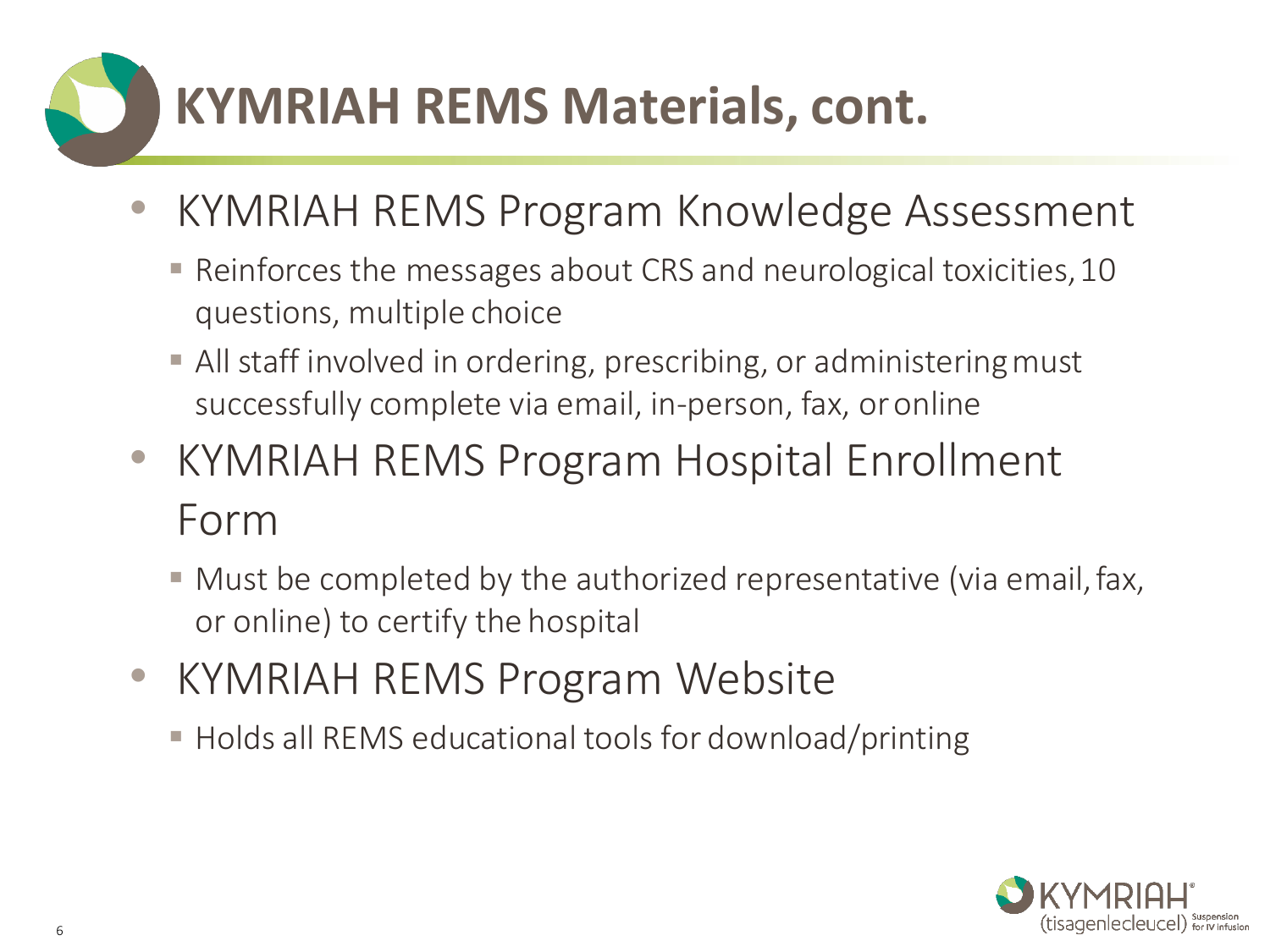

- To become certified\* to dispense KYMRIAH, hospitals and their associated clinics must:
	- Designate an authorized representative to complete the certification process by submitting the completed KYMRIAH REMS Program Hospital Enrollment Form on behalf of the hospital and their associated clinics
	- Ensure the authorized representative oversees implementation and compliance with KYMRIAH REMS Program requirements

**\*Completion of the enrollment form and knowledge assessment does not guarantee your hospital will be certified to administer KYMRIAH. Please contact 1-844-4KYMRIAH(1-844- 459-6742) for more information**

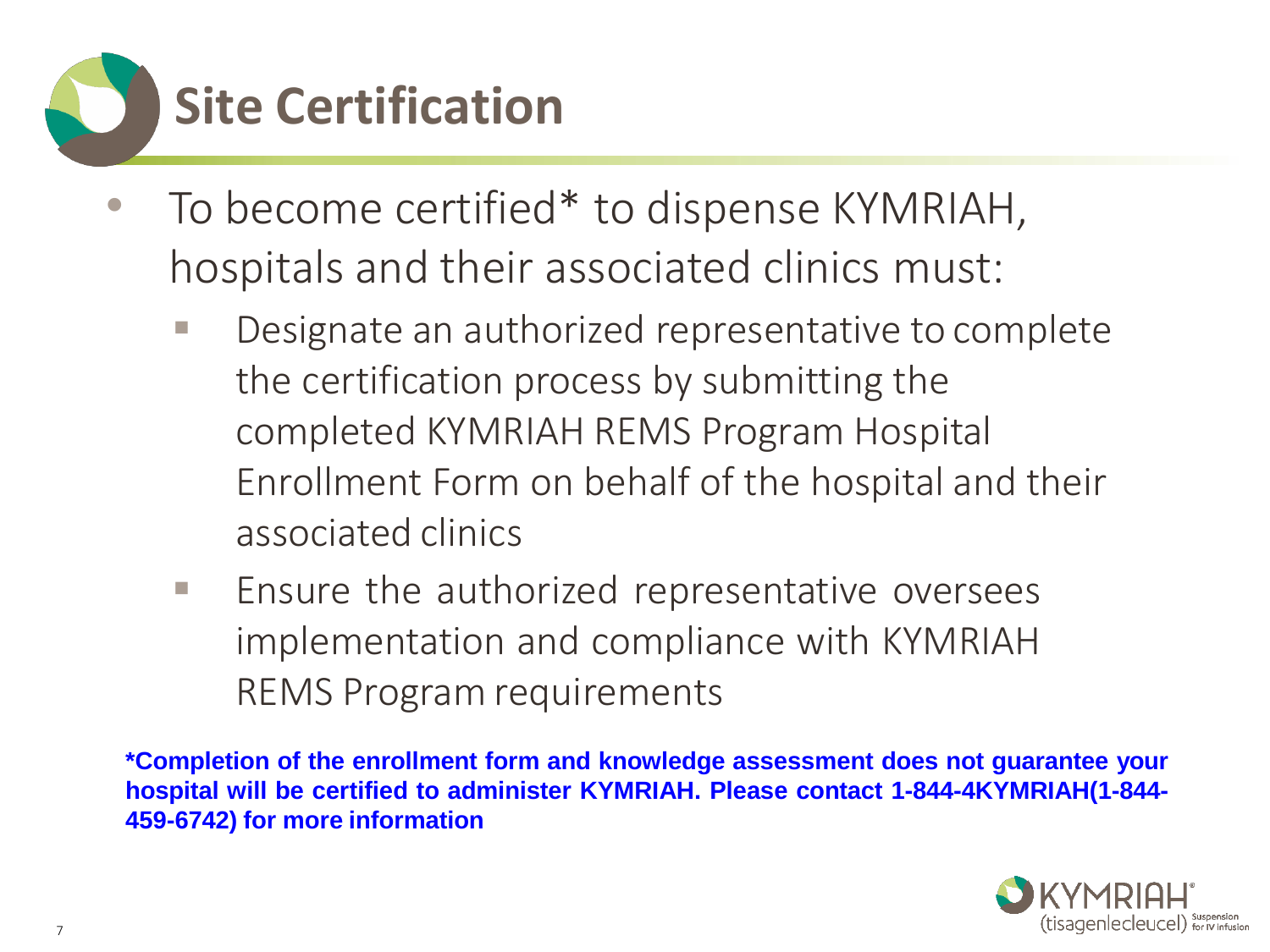### **Authorized Representative**

- Completes KYMRIAH REMS Live training program and successfully completes KYMRIAH REMS Program Knowledge Assessment
- Ensures all relevant staff are trained and successfully completeknowledge assessment and maintain records oftraining
- Put processes and procedures in place to ensure that:
	- $\blacksquare$  New staff is trained
	- Staff retrained if KYMRIAH has not been dispensed once annually from certification
	- Prior to dispensing KYMRIAH:
		- Verify 2 doses of tocilizumab are available onsite for each patient and ready for immediate administration
		- Provide patients and their guardians with KYMRIAH REMS Program Patient Wallet Card to inform them:
			- Signs and symptoms of CRS and neurological toxicities that require immediate medicalattention.
			- Importance of staying within 2 hours of the certified hospital and their associated clinic for at least 4 weeks after receiving KYMRIAH treatment, unless otherwise indicated by thedoctor.

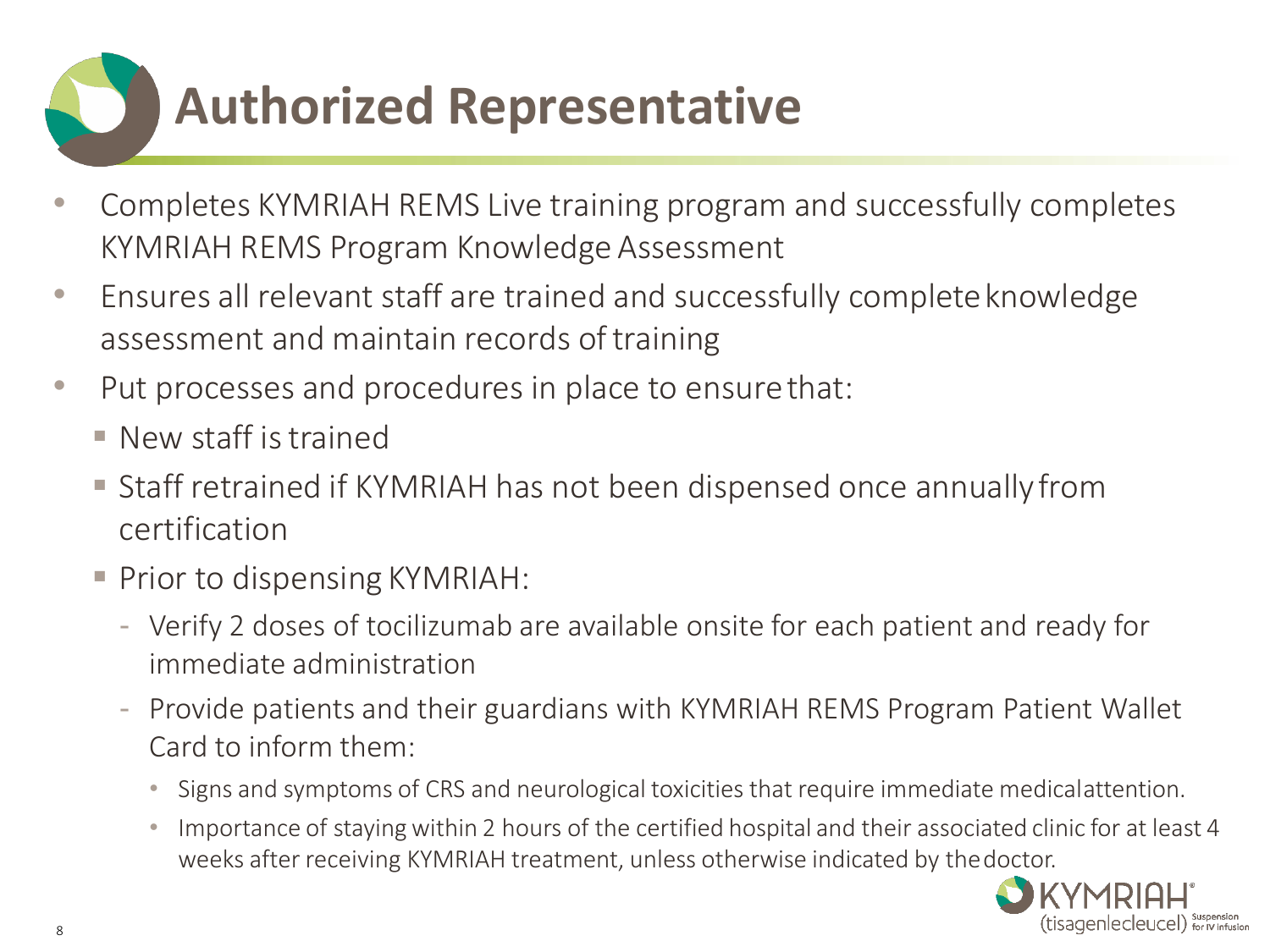## **Conditions of Certification**

- Recertify in the KYMRIAH REMS Program if the hospital and their associated clinics designate a new authorized representative.
- Report any adverse events suggestive of CRS or neurological toxicities.
- Maintain documentation that all processes and procedures are in place and are being followed for the KYMRIAH REMS Program and provide that documentation upon request to Novartis or a third party acting on behalf of Novartis.
- Comply with audits by Novartis or a third party acting on behalf of Novartis to ensure that all training, processes and procedures are in place and are being followed for the KYMRIAH REMS Program.
- Dispense KYMRIAH only after verifying that a minimum of two doses of tocilizumab are available on-site for each patient for administration within 2 hours.

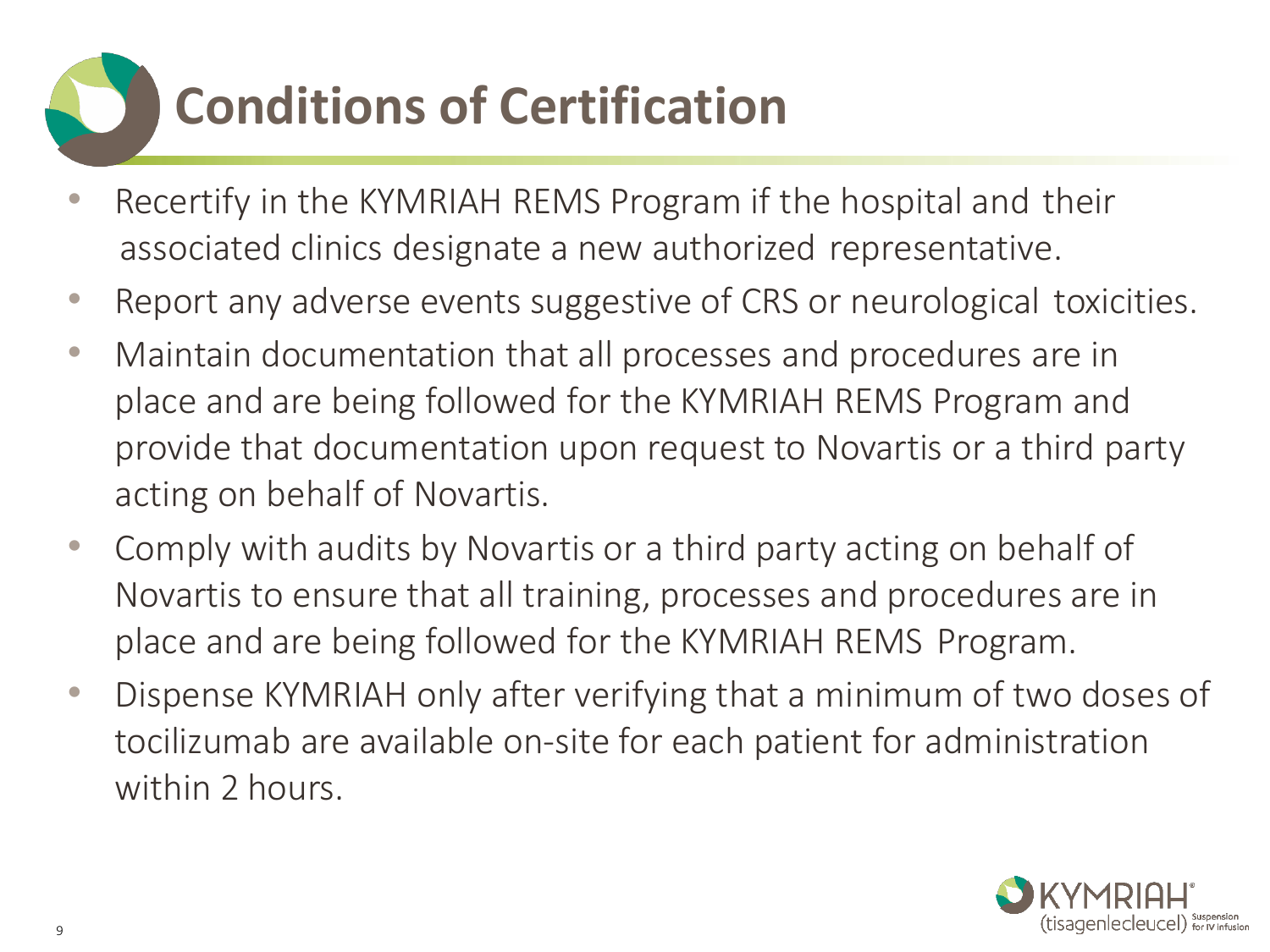### **KYMRIAH Boxed Warning**

#### **WARNING: CYTOKINE RELEASE SYNDROME AND NEUROLOGICAL TOXICITIES**

- **Cytokine Release Syndrome (CRS), including fatal or life- threatening reactions, occurred in patients receiving KYMRIAH. Do not administer KYMRIAH to patients with active infection or inflammatory disorders. Treat severe or life-threatening CRS with tocilizumab or tocilizumab and corticosteroids.**
- **Neurological toxicities, which may be severe or lifethreatening, can occur following treatment with KYMRIAH, including concurrently with CRS. Monitor for neurological events after treatment with KYMRIAH. Provide supportive care as needed.**
- **KYMRIAH is available only through a restricted program under a Risk Evaluation and Mitigation Strategy (REMS) called the KYMRIAH REMS.**

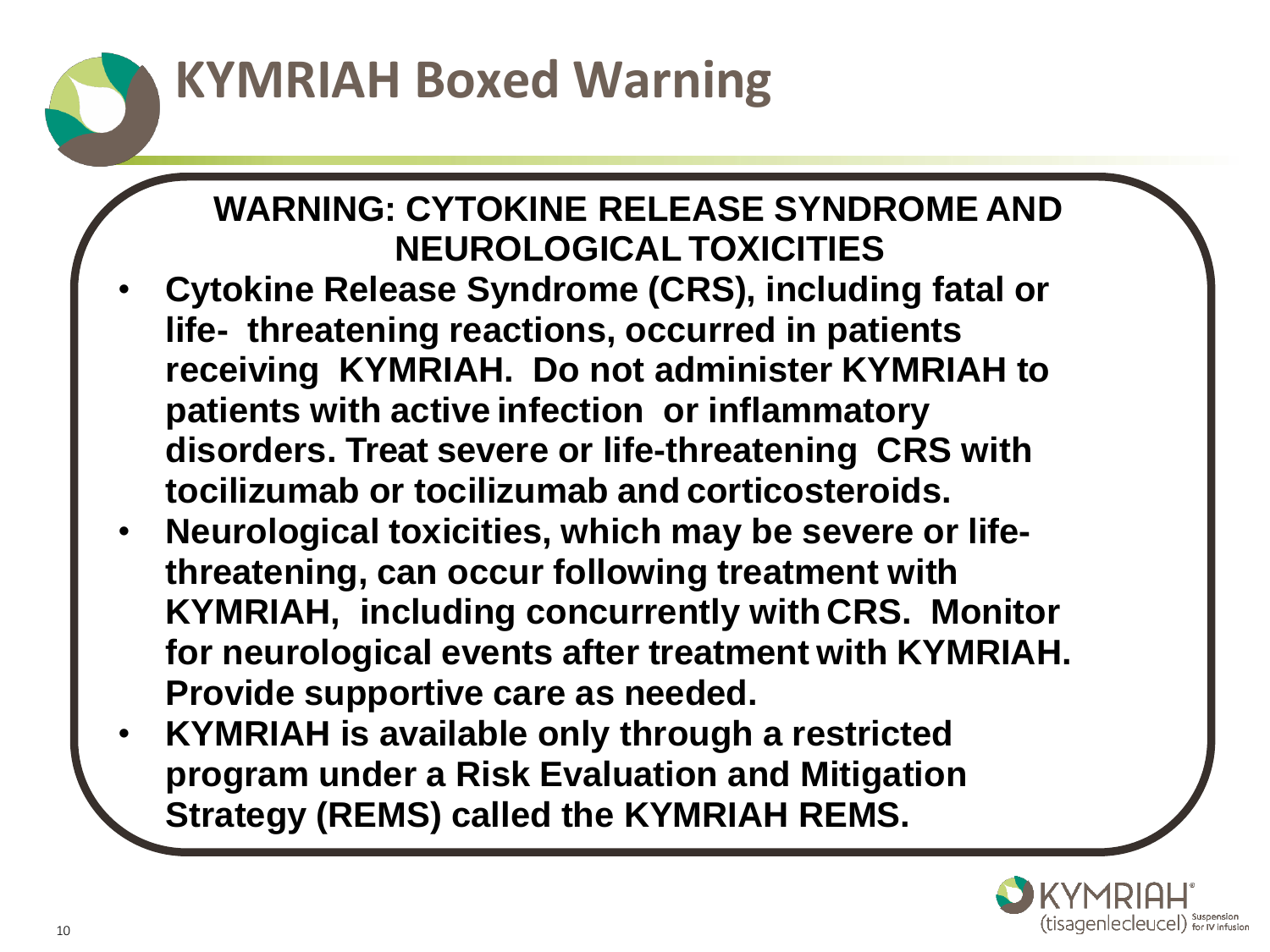### **KYMRIAH-associated Cytokine Release Syndrome**

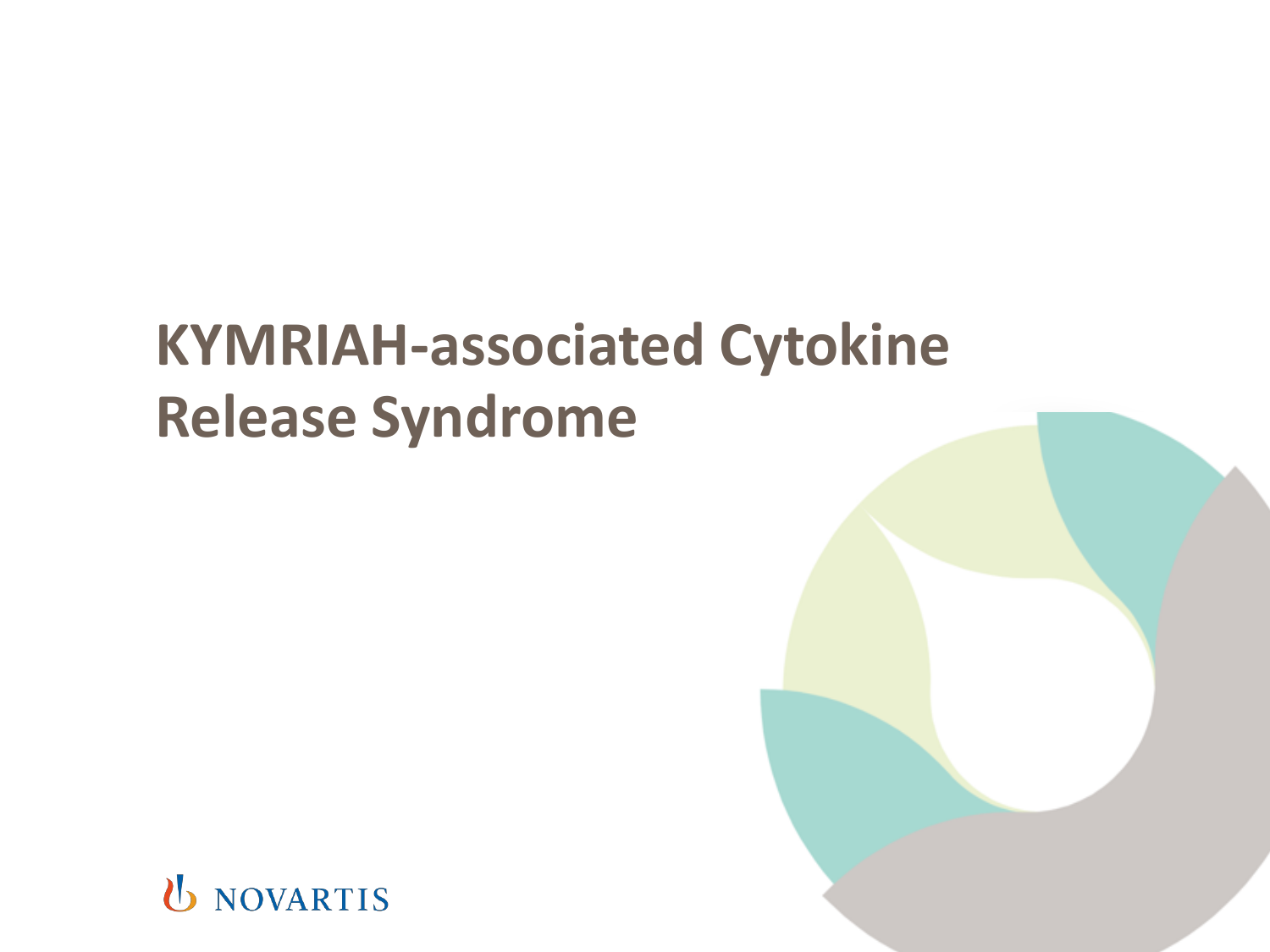## **Cytokine Release Syndrome (CRS)**

- CRS, including fatal or life-threatening reactions, was the most common adverse event in the KYMRIAH pivotal clinical trials in pediatric and young adult patients with r/r ALL, adult patients with r/r DLBCL, and r/r FL
- In clinical trials, CRS was effectively managed in the majority of patients based on a CRS management algorithm
- Patients with CRS may require admission to the intensive care unit for supportive care

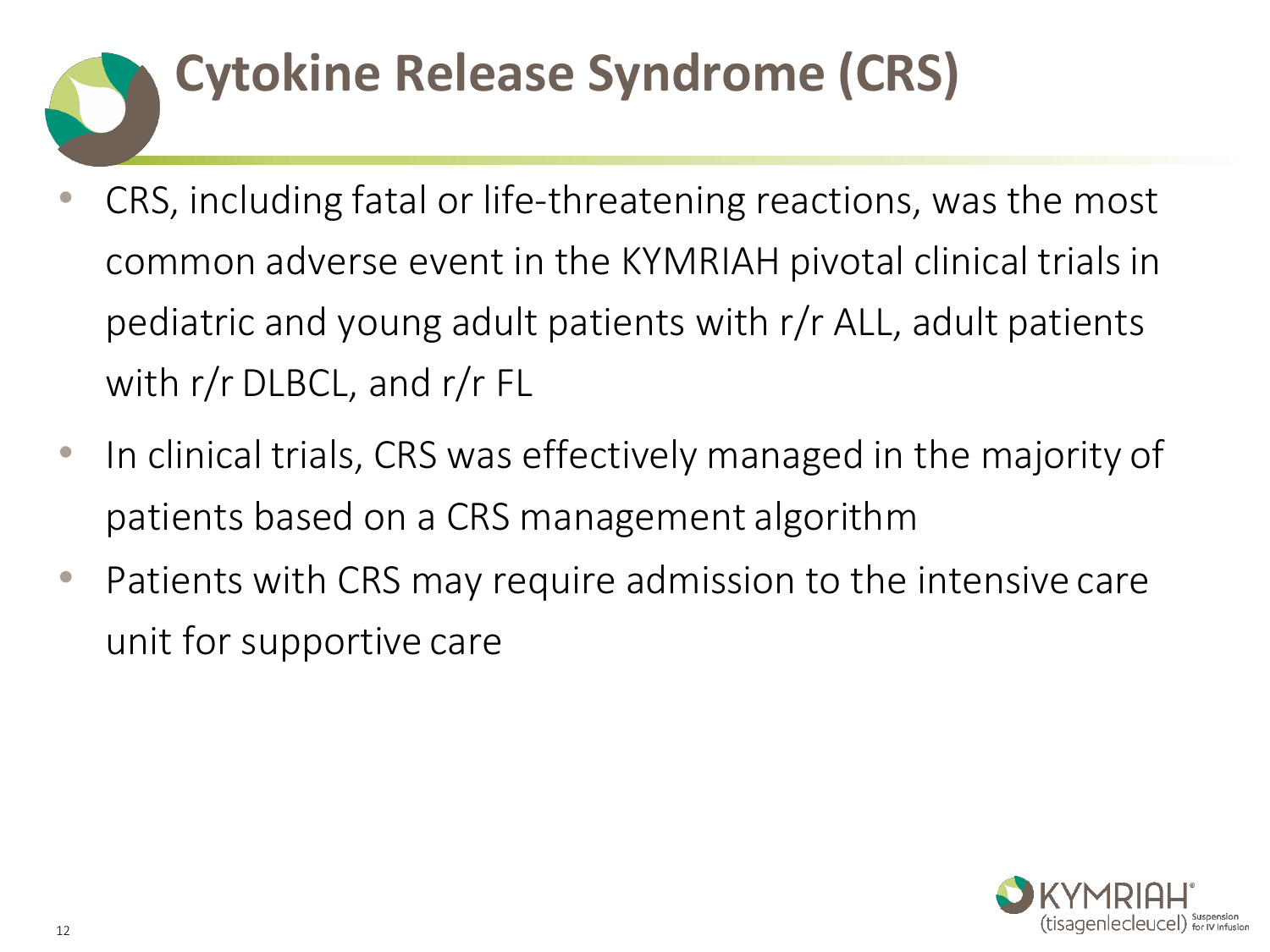### **CRS in Pediatric and young adult patients up to 25 years of age with r/r B-cell ALL**

- In the KYMRIAH pivotal clinical trial in pediatric and young adult patients with r/r B-cell ALL (ELIANA Study)
	- 77% (61/79) of patients developed CRS of any grade (Penn grading system); 48% (38/79) developed CRS  $\geq$  grade 3
- The median time to onset of CRS was 3 days (range: 1-22 days); 1 patient with onset after Day 10
- The median time to resolution of CRS was 8 days (range: 1-36 days)
- Of the patients who developed CRS, 51% (31/61) received tocilizumab:
	- $\blacksquare$  16% (10/61) received two doses, 5% (3/61) received three doses of tocilizumab
	- 28% (17/61) received addition of corticosteroids (e.g. methylprednisolone)

13

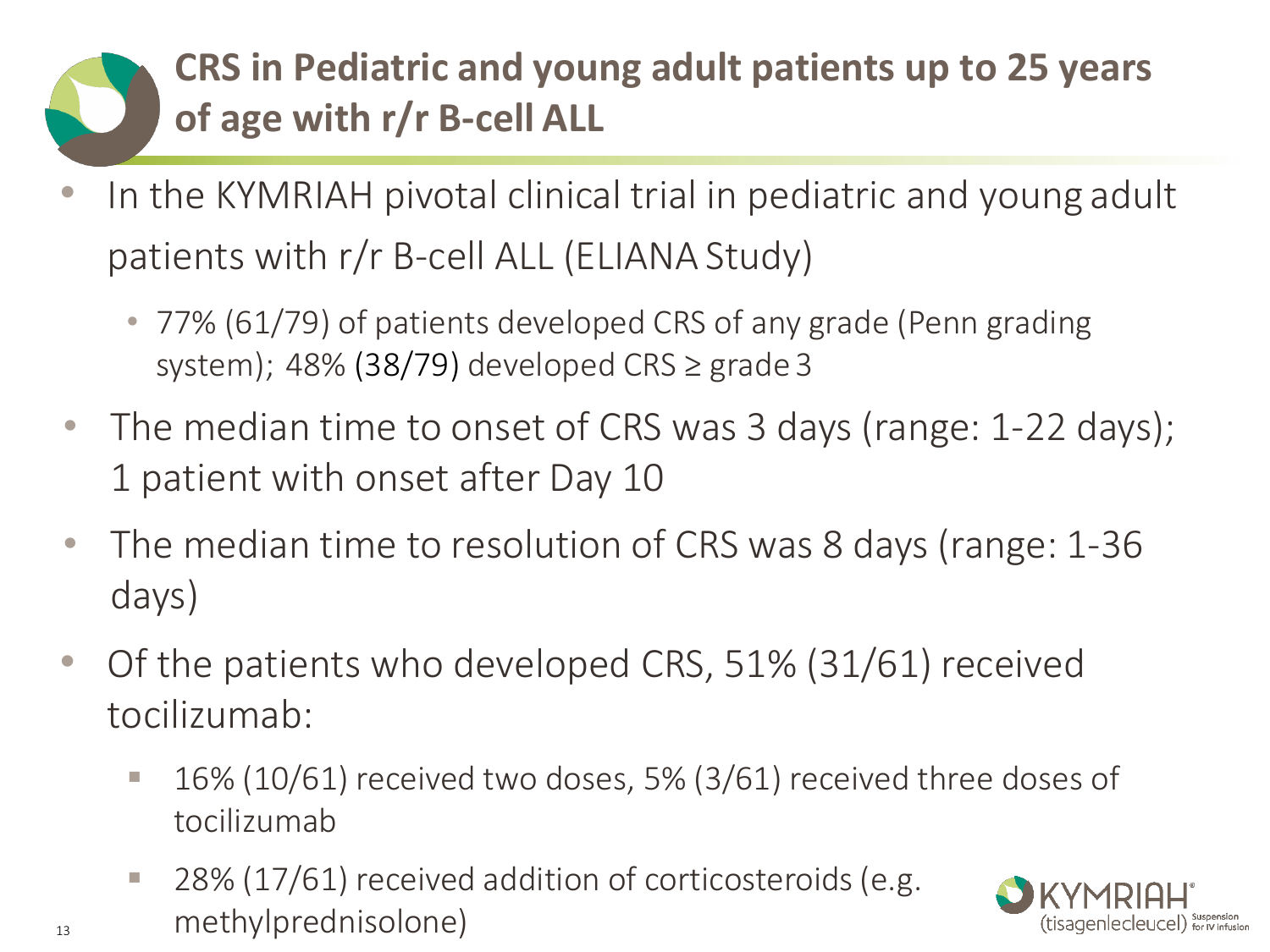#### **Risk Factors for severe CRS in patients up to 25 years of age with r/r B-cell ALL**

| <b>Pre-infusion</b><br>tumor burden                                                                                                                                                                                                                                                      | • High pre-infusion tumor burden (greater than 50% blasts in bone<br>marrow), uncontrolled or accelerating tumor burden following<br>lymphodepleting chemotherapy were associated with severe CRS<br>• Efforts should be made to lower and control the patient's tumor<br>burden prior to KYMRIAH administration |
|------------------------------------------------------------------------------------------------------------------------------------------------------------------------------------------------------------------------------------------------------------------------------------------|------------------------------------------------------------------------------------------------------------------------------------------------------------------------------------------------------------------------------------------------------------------------------------------------------------------|
|                                                                                                                                                                                                                                                                                          |                                                                                                                                                                                                                                                                                                                  |
| • Infections occur concurrently with CRS, may increase the risk of fatal<br>events<br><b>Infection</b><br>• Prior to administration of KYMRIAH, provide appropriate prophylactic<br>and therapeutic treatment for infection, and ensure complete<br>resolution of any existing infection |                                                                                                                                                                                                                                                                                                                  |
|                                                                                                                                                                                                                                                                                          |                                                                                                                                                                                                                                                                                                                  |
| <b>Onset of fever</b>                                                                                                                                                                                                                                                                    | • Early onset of fever can be associated with severe CRS                                                                                                                                                                                                                                                         |
|                                                                                                                                                                                                                                                                                          |                                                                                                                                                                                                                                                                                                                  |
| <b>Inflammatory</b><br><b>processes</b>                                                                                                                                                                                                                                                  | • Active inflammatory processes may increase the risk of severe CRS                                                                                                                                                                                                                                              |

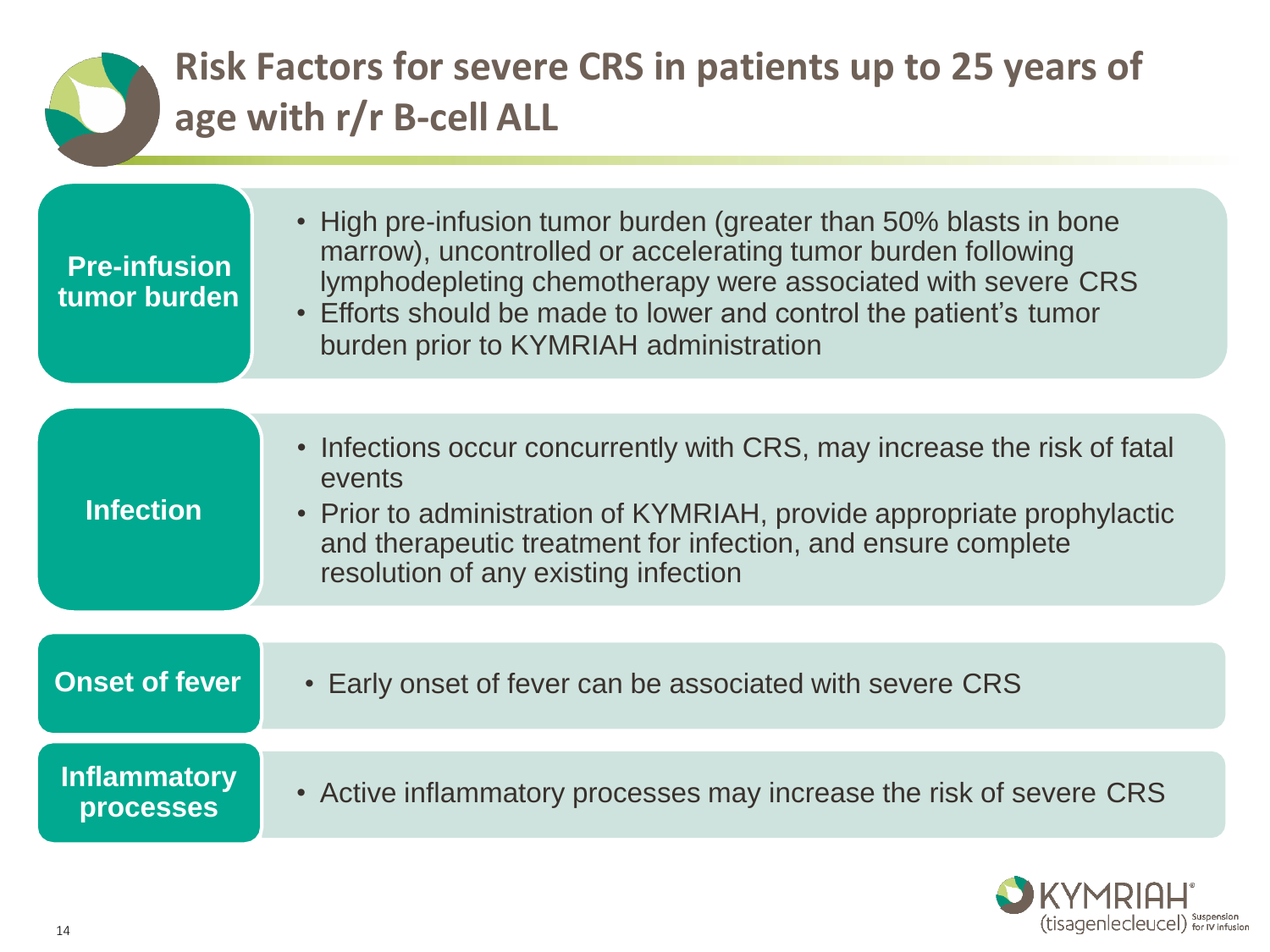

- In the KYMRIAH pivotal clinical trial in adult patients with r/r DLBCL (JULIET Study)
	- 74% (85/115) of patients developed CRS of any grade (Penn grading system); 23%  $(26/115)$  developed CRS  $\geq$  grade 3
- The median time to onset of CRS was 3 days (range: 1-51 days); 1 patient with onset after Day 10.
- The median time to resolution of CRS was 7 days (range: 2-30 days).
- Of the patients who developed CRS, 22% (19/85) received tocilizumab or corticosteroids:
	- 8% (7/85) received one dose of tocilizumab and 13% (11/85) received two doses of tocilizumab
	- 13% (11/85) of patients received corticosteroids in addition to tocilizumab
	- One (1/85) patient received corticosteroids for CRS, without concomitant tocilizumab

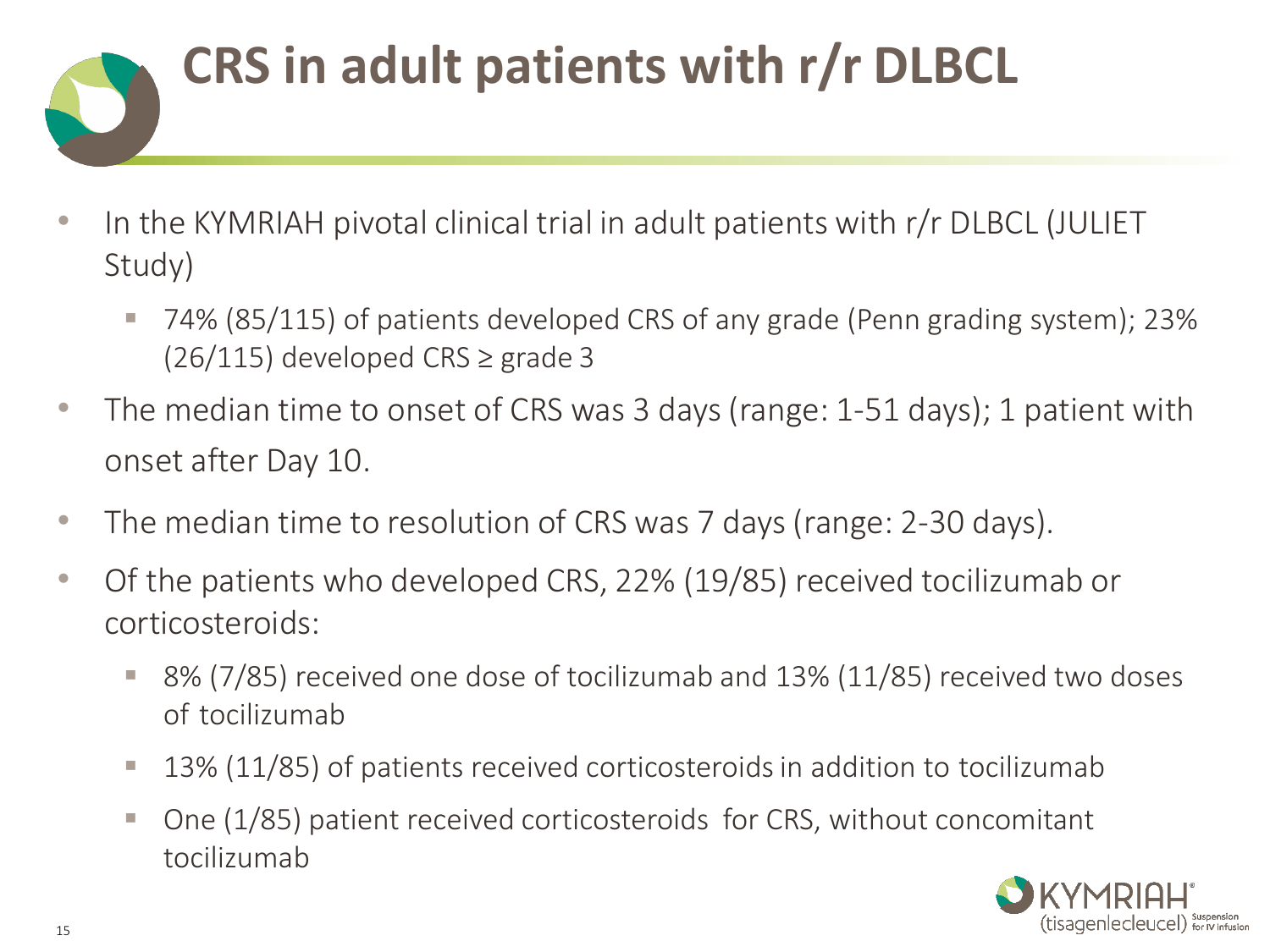# **CRS in adult patients with r/r FL**

- In the KYMRIAH pivotal clinical trial in adult patients with r/r FL (ELARA Study)
	- 53% (51/97) of patients developed CRS; all were Grade 1 or 2 (Lee grading system)
- The median time to onset of CRS was 4 days (range: 1-14 days)
- The median time to resolution of CRS was 4 days (range: 1-13 days).
- Of the patients who developed CRS:
	- 29% (15/51) received systemic anticytokine treatment with tocilizumab
	- 6% (3/51) received 3 dosages of tocilizumab
	- 8% (4/51) received 2 dosages of tocilizumab
	- 16% (8/51) received 1 dosage of tocilizumab
	- 4% (2/51) received corticosteroids in addition to tocilizumab

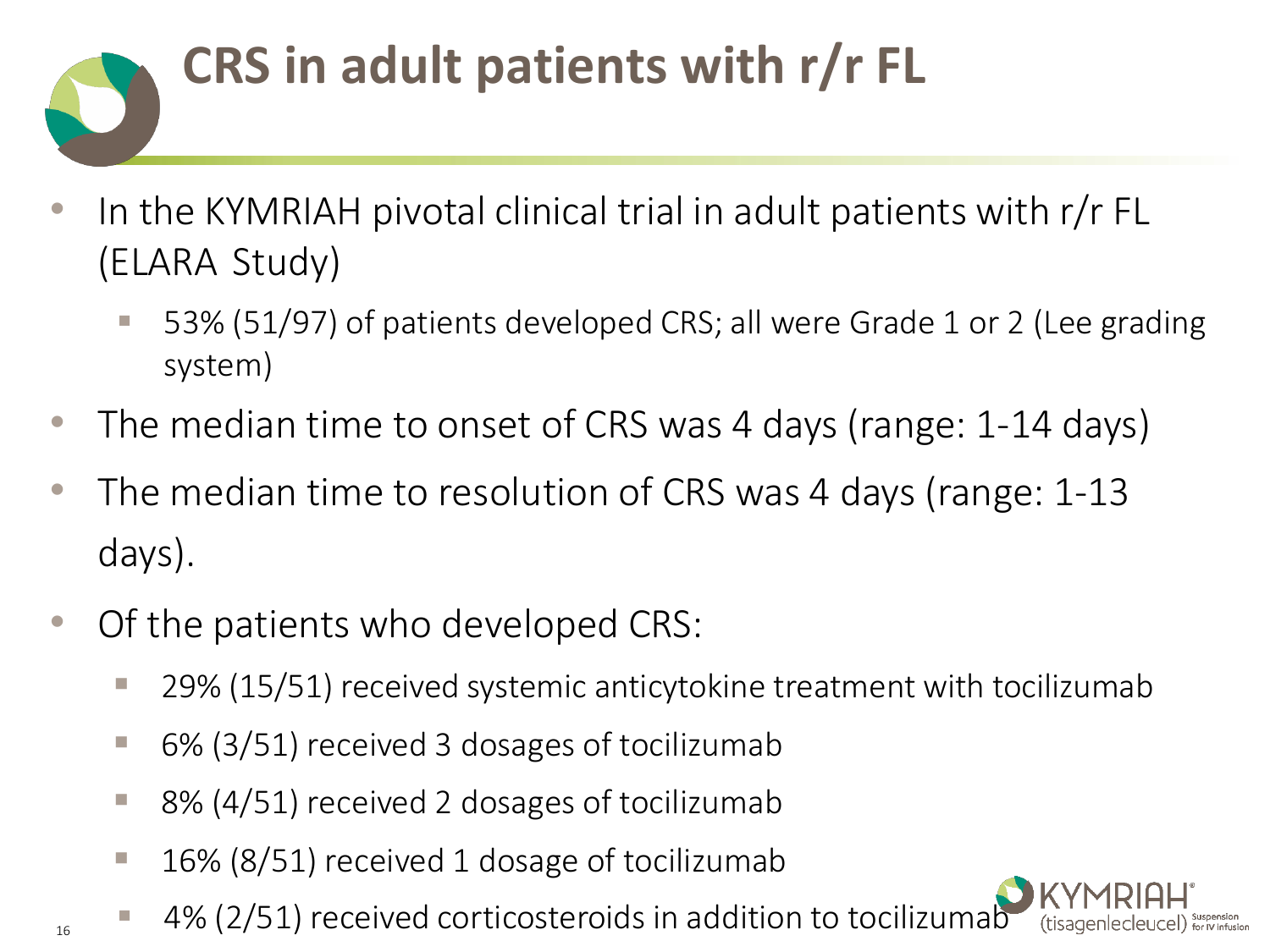



*Diagnosis based on clinical symptoms and events*

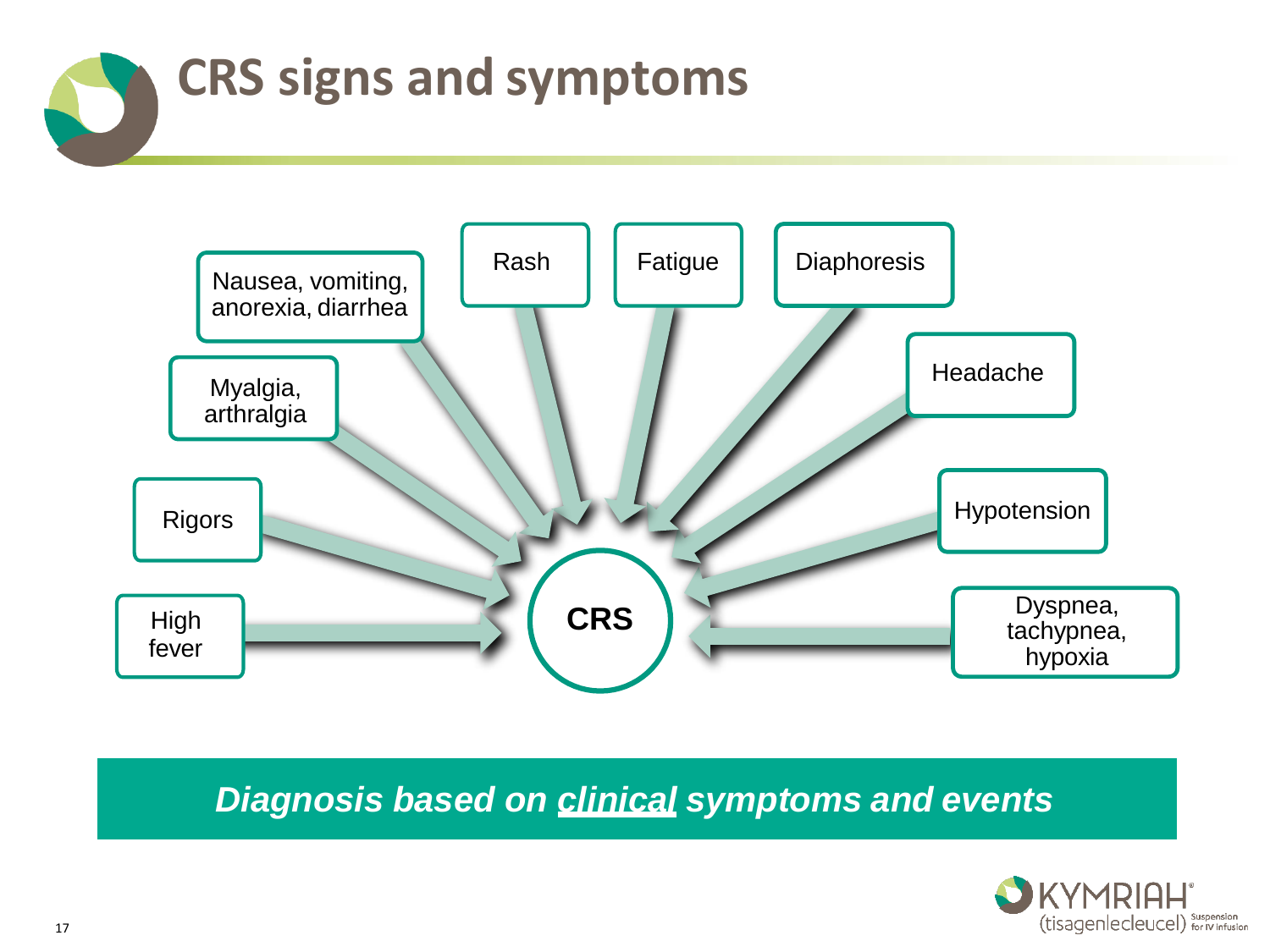### **CRS: associating events and organ dysfunction**

| <b>Liver</b>                      | • Hepatic dysfunction: elevated aspartate aminotransferase<br>(AST), alanine aminotransferase (ALT), and<br>hyperbilirubinemia |  |
|-----------------------------------|--------------------------------------------------------------------------------------------------------------------------------|--|
|                                   |                                                                                                                                |  |
| <b>Renal</b>                      | • Renal insufficiency, may require dialysis                                                                                    |  |
| <b>Respiratory</b>                |                                                                                                                                |  |
|                                   | • Respiratory failure, pulmonary edema                                                                                         |  |
| <b>Cardiac</b>                    | • Transient cardiac insufficiency                                                                                              |  |
|                                   | • Transient arrhythmia                                                                                                         |  |
|                                   |                                                                                                                                |  |
| <b>Cytopenias</b><br>lasting > 28 | • Avoid myeloid growth factors, particularly GM-CSF, during<br>the first 3 weeks after KYMRIAH infusion or until CRS has       |  |
| days                              | resolved                                                                                                                       |  |

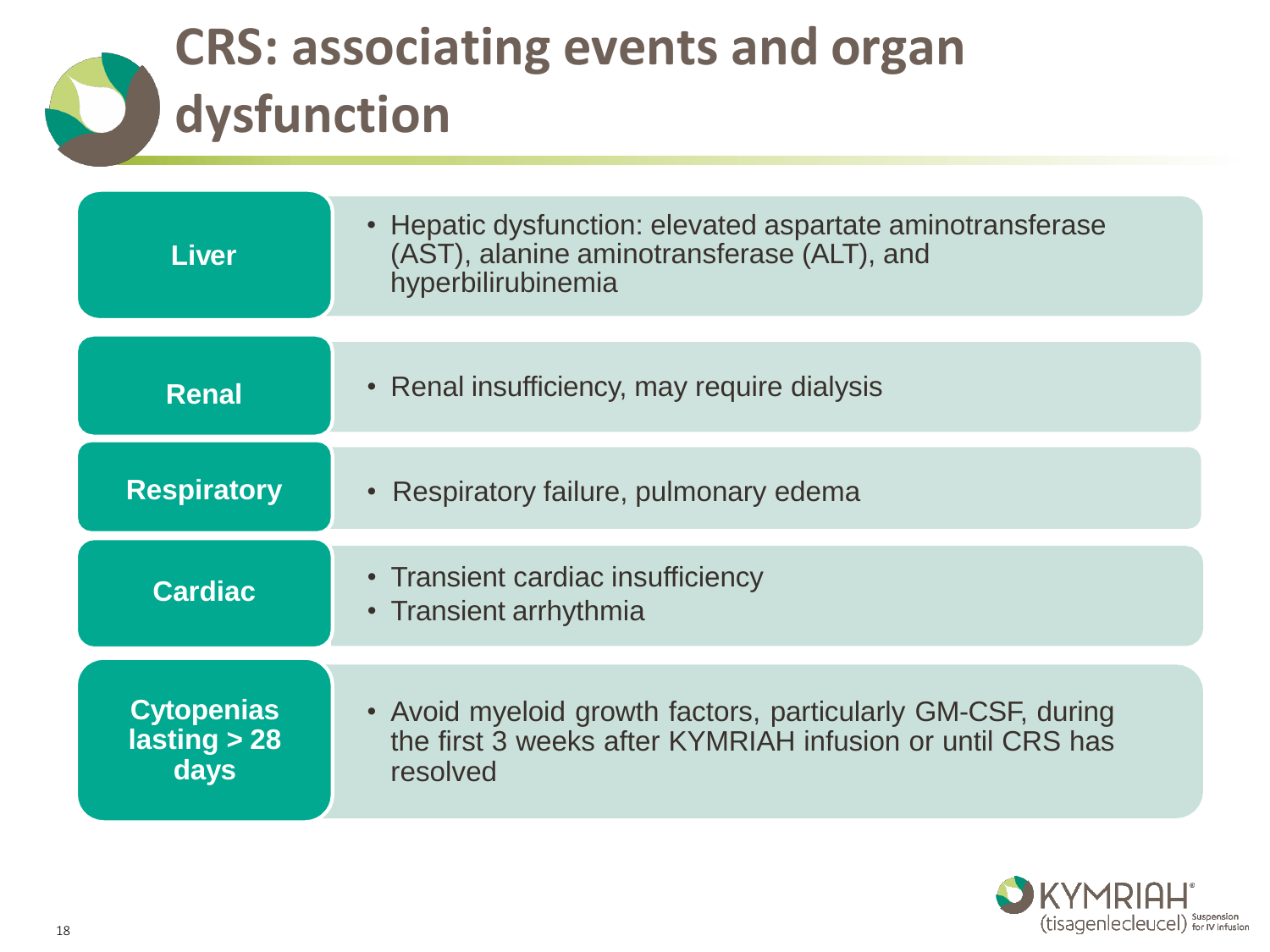### **CRS: associating events and organ dysfunction, cont.**

#### **Coagulopathy with hypofibrinogenemia**

- May accompany severe CRS
- Prolonged prothrombin time (PT) and activated partial thromboplastin time (PTT), and low fibrinogen
- May result in bleeding
- Monitor coagulation panel (platelet count, PT/PTT and fibrinogen), replace as needed

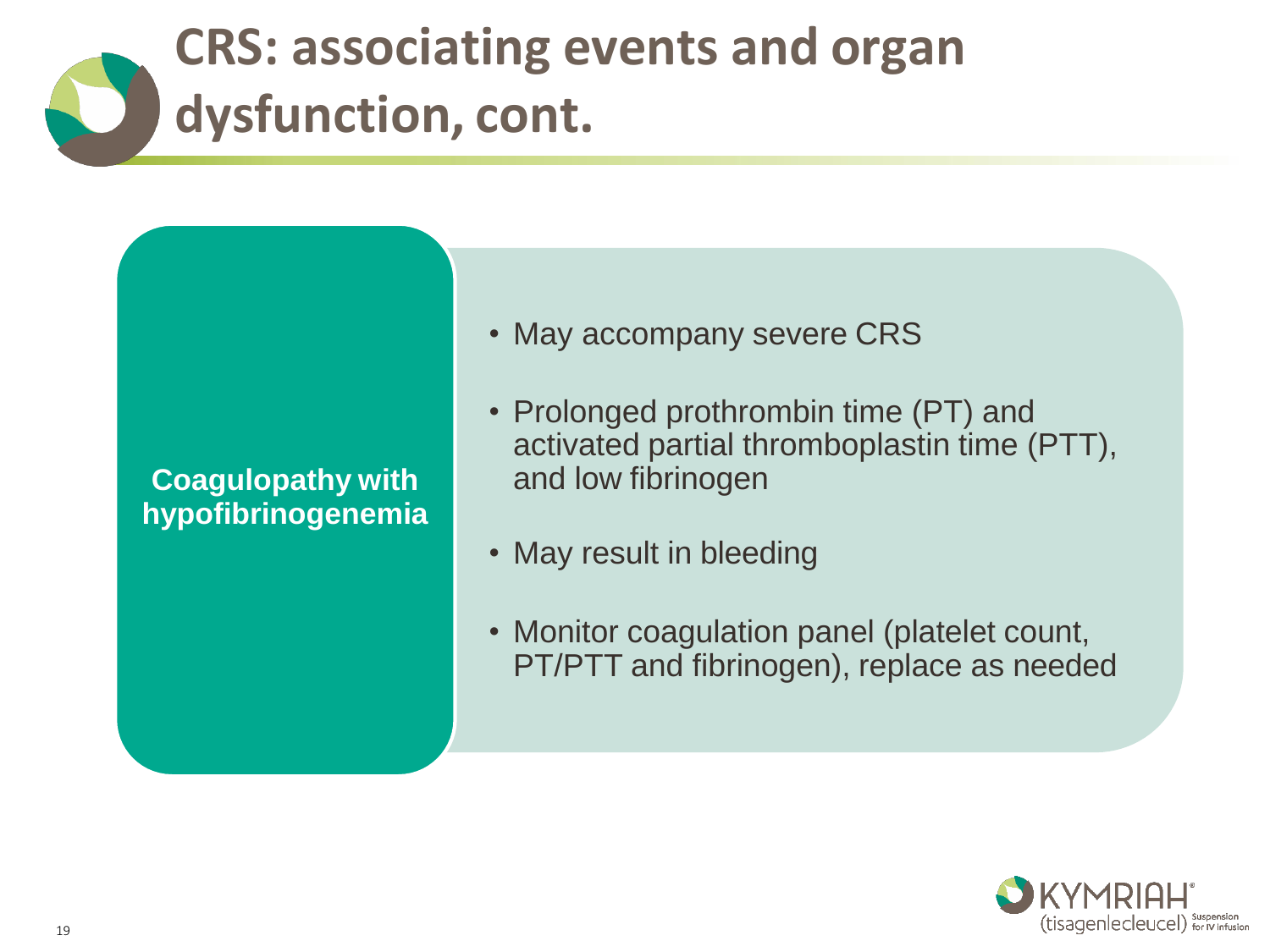## **Delay KYMRIAH infusion if the patient has:**

- Unresolved serious adverse reactions from preceding chemotherapies (including pulmonary toxicity, cardiac toxicity, or hypotension)
- Active uncontrolled infection
- Active graft versus host disease (GVHD)
- Worsening of leukemia burden following lymphodepleting chemotherapy

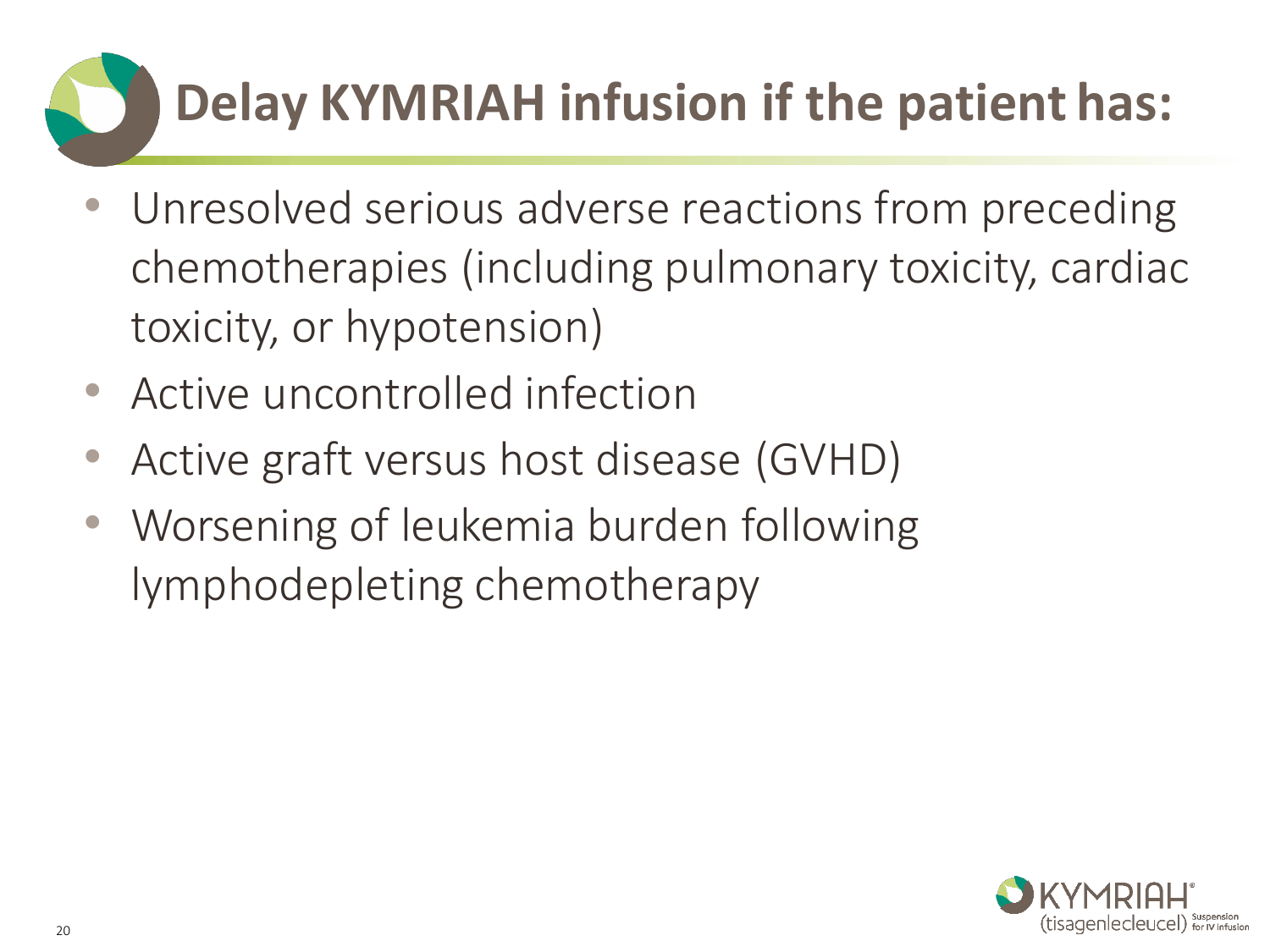

- Management of CRS is based solely upon clinical presentation
- Monitor patients for signs or symptoms of CRS 2-3 times during the first week following KYMRIAH infusion at the REMS-certified healthcare facility. Monitor patients for at least 4 weeks after treatment with KYMRIAH
- Counsel patients to seek immediate medical attention should signs or symptoms of CRS occur at any time
- At the first sign of CRS, immediately evaluate patient for hospitalization and institute treatment with supportive care, tocilizumab an/or corticosteroids as indicated
- Evaluate for and treat other causes of fever, hypoxia, and hypotension (e.g. infection)
- CRS should be managed according to the KYMRIAH CRS management algorithm. Alternative CRS management strategies may be implemented based on appropriate institutional or academic guidance
- Interleukin-6 (IL-6) receptor antagonist, tocilizumab, is recommended for the management of moderate or severe CRS associated with KYMRIAH
- Before KYMRIAH infusion, verify two doses of tocilizumab are available on site for each patient and ready for immediate administration
- Due to the known lympholytic effect of corticosteroids do not use corticosteroids for premedication

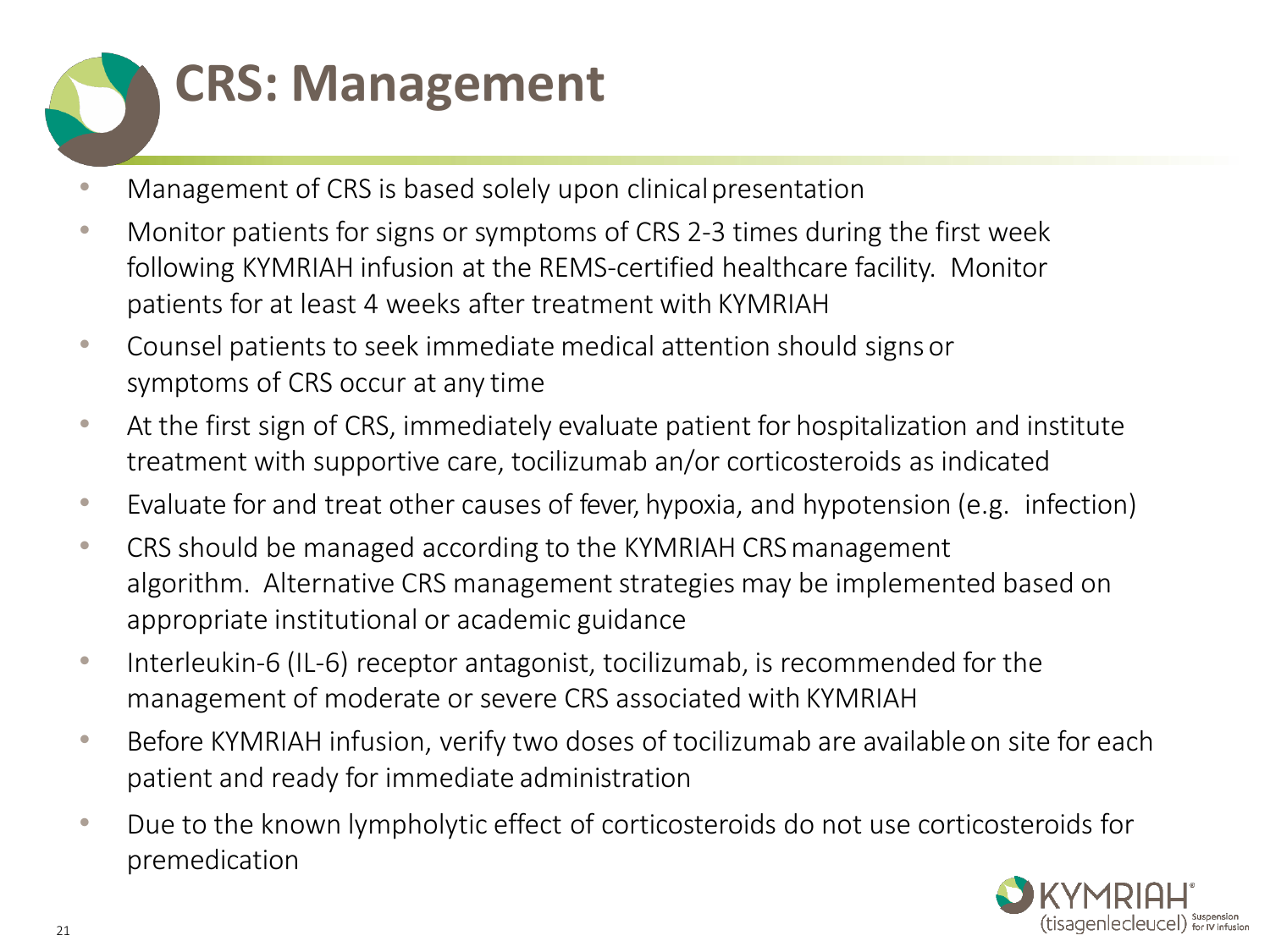

### **Kymriah CRS grading and management**

| CRS Grade <sup>a</sup>                                                                                                                                                                                                          | Symptomatic treatment                                                                                                                        | Tocilizumab                                                                                                                                                                                                                                                                                                            | Corticosteroids                                                                                                                                                                                                                                                                                                                            |
|---------------------------------------------------------------------------------------------------------------------------------------------------------------------------------------------------------------------------------|----------------------------------------------------------------------------------------------------------------------------------------------|------------------------------------------------------------------------------------------------------------------------------------------------------------------------------------------------------------------------------------------------------------------------------------------------------------------------|--------------------------------------------------------------------------------------------------------------------------------------------------------------------------------------------------------------------------------------------------------------------------------------------------------------------------------------------|
| Grade 1<br>Mild symptoms requiring symptomatic treatment<br>only (e.g., low grade fever, fatigue, anorexia, etc.)                                                                                                               | Exclude other causes (e.g., infection)<br>and treat specific symptoms (e.g., with<br>antipyretics, antiemetics, analgesics,<br>etc.          | In patients with persistent (>3 days) or<br>refractory fever, consider managing as<br>Grade 2 CRS b                                                                                                                                                                                                                    | Not applicable                                                                                                                                                                                                                                                                                                                             |
| Grade 2<br>Symptoms require and respond to moderate<br>intervention<br>Oxygen requirement <40% or<br>Hypotension responsive to fluids or low dose of one<br>vasopressor or<br>Grade 2 organ toxicity                            | Antipyretics, oxygen, intravenous fluids<br>and/or low dose vasopressors as<br>needed                                                        | Administer tocilizumab <sup>c</sup> intravenously<br>over 1 hour:<br>8 mg/kg (max. 800 mg) if body<br>weight $\geq$ 30 kg<br>12 mg/kg if body weight < 30 kg<br>If no improvement after first dose,<br>repeat every 8 hours (limit to a<br>maximum total of 3 dosages in 24 hours<br>period; maximum total of 4 doses) | If no improvement within 24 hours of<br>tocilizumab, administer a daily dose of<br>2 mg/kg methylprednisolone<br>intravenously (or equivalent) until<br>vasopressor and oxygen no longer<br>needed, then taper<br>If not improving, manage as<br>appropriate grade below                                                                   |
| Grade 3<br>Symptoms require and respond to aggressive<br>intervention<br>Oxygen requirement ≥40% or<br>Hypotension requiring high dose or multiple<br>vasopressors or Grade 3 organ toxicity or Grade 4<br><b>transaminitis</b> | High-flow oxygen<br>Intravenous fluids, and high-dose or<br>multiple vasopressors<br>Treat other organ toxicities as per local<br>guidelines | Per Grade 2<br>If not improving, consider alternative<br>therapy <sup>d</sup>                                                                                                                                                                                                                                          | Per Grade 2<br>If not improving, manage as Grade 4                                                                                                                                                                                                                                                                                         |
| Grade 4<br>Life-threatening symptoms<br>Requirement for ventilator support or<br>Grade 4 organ toxicity (excluding transaminitis)                                                                                               | Mechanical ventilation<br>Intravenous fluids and high-dose<br>vasopressor(s)<br>Treat other organ toxicities as per local<br>guidelines      | Per Grade 2<br>If not improving, consider alternative<br>therapy <sup>d</sup>                                                                                                                                                                                                                                          | Administer methylprednisolone 1,000<br>mg intravenously one to two times<br>per day for 3 days.<br>If not improving, consider<br>methylprednisolone 1,000 mg<br>intravenously two to three times a day<br>or alternate therapy d. Continue<br>corticosteroids until improvement to<br>Grade 1, and then taper as clinically<br>appropriate |

Lee at al. 2014

b Santomasso et al. 2021

<sup>c</sup> Refer to tocilizumab Prescribing Information for details.

<sup>d</sup> Alternative therapy includes anti-cytokine and anti-T cell therapies as per institutional policy and published guidelines such as (but not limited to) anakinra, siltuximab, ruxolitinib, cyclophosphamide, IVIG and ATG.

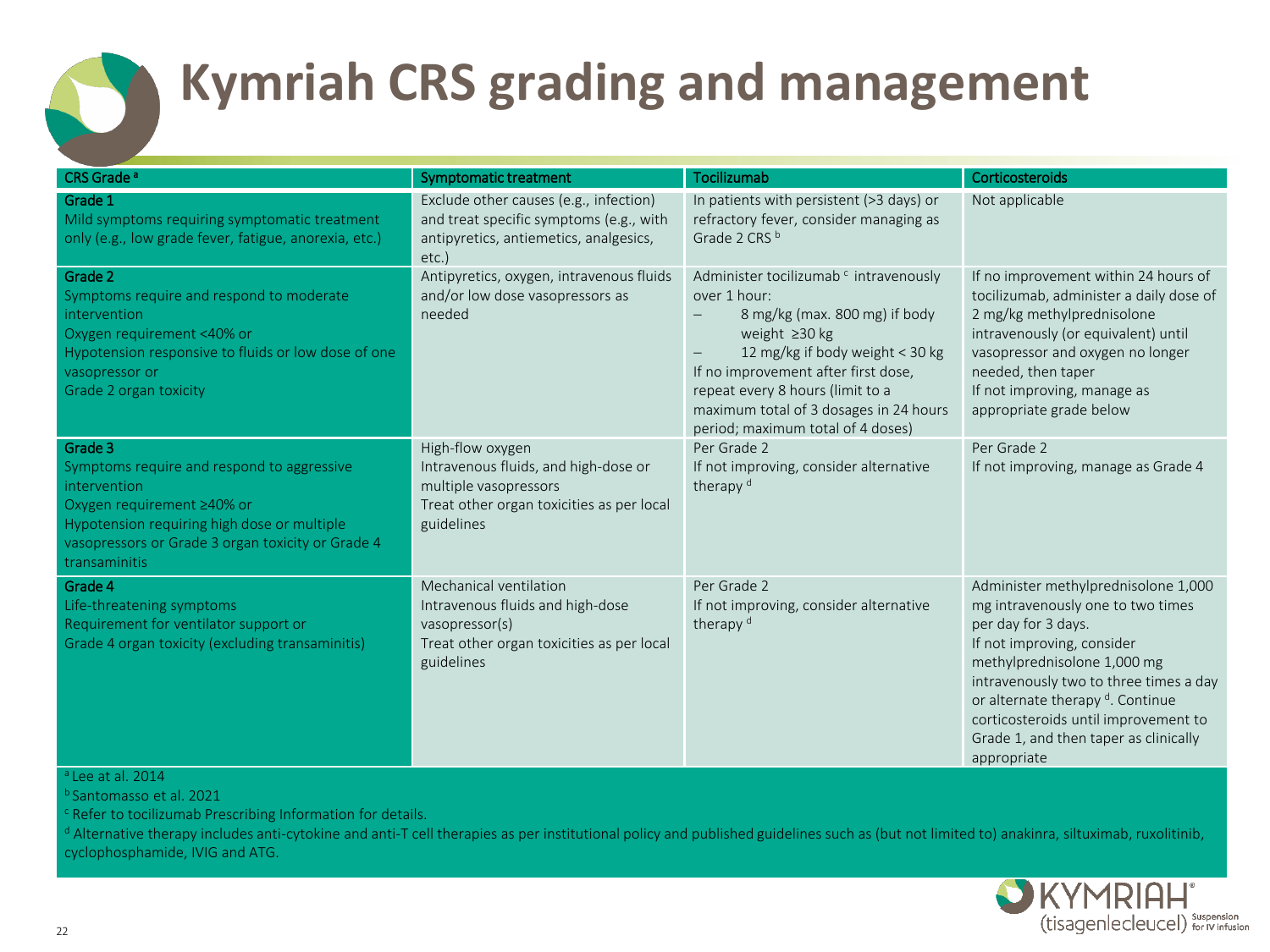### **CRS grading scales for CAR-T cell therapy**

| Grade          | Penn Grading Scale <sup>1,2</sup>                                                                                                                                                                                                                                                 | <b>2014 NCI Consensus</b><br>(Lee) Grading Scale <sup>3</sup>                                                                                                                                                   | <b>ASTCT Grading Scale<sup>4</sup></b>                                                                                                                                                                             |
|----------------|-----------------------------------------------------------------------------------------------------------------------------------------------------------------------------------------------------------------------------------------------------------------------------------|-----------------------------------------------------------------------------------------------------------------------------------------------------------------------------------------------------------------|--------------------------------------------------------------------------------------------------------------------------------------------------------------------------------------------------------------------|
|                | • Mild reaction treated with supportive care<br>only                                                                                                                                                                                                                              | Symptoms are not life-threatening and<br>require symptomatic treatment only (eg,<br>fever, nausea, fatigue, headache,<br>myalgias, malaise)                                                                     | Fever (temperature $\geq$ 38°C)<br>$\bullet$<br>No hypotension and/or hypoxia                                                                                                                                      |
| $\mathcal{P}$  | Moderate reaction requiring IV therapies or<br>parenteral nutrition<br>Mild signs of organ dysfunction (creatinine $\leq$<br>grade 2 or LFTs $\leq$ grade 3)<br>Hospitalization for CRS or febrile<br>neutropenia                                                                 | • Symptoms require and respond to<br>moderate intervention<br>Oxygen requirement < 40% or<br>hypotension responsive to fluids or low-<br>dose pressors or grade 2 organ toxicity                                | Fever (temperature $\geq$ 38°C)<br>Hypotension not requiring vasopressors<br>Hypoxia requiring low-flow ( $\leq 6$ L/min)<br>nasal cannula or blow-by                                                              |
|                | More severe reaction requiring<br>hospitalization<br>Moderate signs of organ dysfunction (grade<br>3 creatinine or grade 4 LFTs) related to CRS<br>Hypotension treated with IV fluids <sup>a</sup> or low-<br>dose pressors<br>Hypoxemia requiring oxygenation, BiPAP, or<br>CPAP | Symptoms require and respond to<br>aggressive intervention<br>Oxygen requirement $\geq$ 40% or<br>hypotension requiring high-dose or<br>multiple pressors or grade 3 organ<br>toxicity or grade 4 transaminitis | Fever (temperature $\geq$ 38°C)<br>Hypotension requiring vasopressors with<br>or without vasopressin<br>Hypoxia requiring high-flow (> 6 L/min)<br>nasal cannula, facemask, nonrebreather<br>mask, or Venturi mask |
| $\overline{4}$ | Life-threatening complications, including<br>hypotension requiring high-dose vasoactives<br>or hypoxemia requiring mechanical<br>ventilation                                                                                                                                      | Life-threatening symptoms<br>Requirement for ventilator support or<br>grade 4 organ toxicity (excluding<br>transaminitis)                                                                                       | Fever (temperature $\geq$ 38°C)<br>Hypotension requiring multiple<br>vasopressors (excluding vasopressin)<br>Hypoxia requiring positive pressure (e.g.,<br>CPAP, BiPAP, intubation and mechanical<br>ventilation)  |
| 5              | Death related to AE                                                                                                                                                                                                                                                               | Death related to AE                                                                                                                                                                                             | Death related to AE                                                                                                                                                                                                |

ASTCT, American Society for Transplantation and Cellular Therapy; AE, adverse event; BiPAP, bilevel positive airway pressure; CAR, chimeric antigen receptor;

CPAP, continuous positive airway pressure; CRS, cytokine release syndrome; IV, intravenous; LFT, liver function test; NCI, National Cancer Institute.

a Defined as multiple fluid boluses for blood pressure support.

<sup>1</sup>Porter DL, et al. *Sci Transl Med*. 2015;7(303):303ra139;

<sup>2</sup>Fitzgerald JC, et al. *Crit Care Med*. 2017;45(2):e125-e131;

<sup>3</sup>Lee D, et al. *Blood.* 2014;124(2):188-195;

4 Lee DW, et al. *Biol Blood Marrow Transplant*. 2019;25(4):625-638.

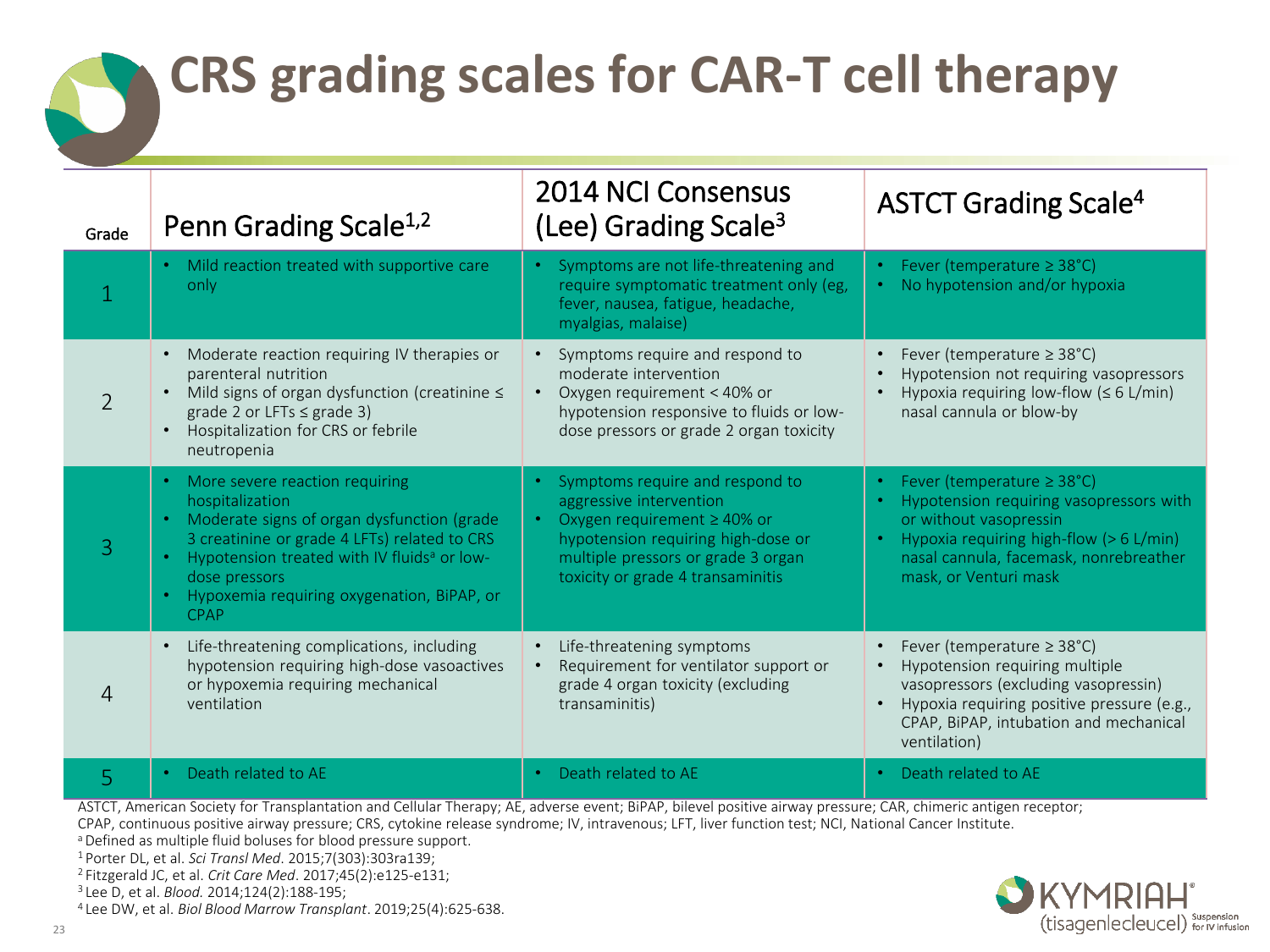### **Definition of high-dose vasopressors 1-3**

|                                                     | Dose $\geq$ 3 hours                                                                                     |                                                                                        |  |
|-----------------------------------------------------|---------------------------------------------------------------------------------------------------------|----------------------------------------------------------------------------------------|--|
| Vasopressor                                         | Weight-based dosing a                                                                                   | Flat dosing (if this is institutional practice)                                        |  |
| Norepinephrine monotherapy                          | $\geq$ 0.2 µg/kg/min                                                                                    | $\geq$ 20 µg/min                                                                       |  |
| Dopamine monotherapy                                | $\geq 10 \mu g/kg/min$                                                                                  | $\geq 1000 \mu g/min$                                                                  |  |
| Phenylephrine monotherapy                           | $\geq$ 2 µg/kg/min                                                                                      | $\geq$ 200 µg/min                                                                      |  |
| Epinephrine monotherapy                             | $\geq$ 0.1 µg/kg/min                                                                                    | $\geq 10 \mu$ g/min                                                                    |  |
| If no vasopressin                                   | High dose if vasopressin + norepinephrine equivalent of<br>$\geq$ 0.1 µg/kg/min (using VASST formula) b | Vasopressin + norepinephrine equivalent of $\geq 10 \mu$ g/min <sup>c</sup>            |  |
| If no combination vasopressors (not<br>vasopressin) | Norepinephrine equivalent of $\geq$ 0.2 µg/kg/min $\frac{b}{2}$                                         | Norepinephrine equivalent of $\geq 20 \mu g/min$ (using VASST<br>formula) <sup>c</sup> |  |

VASST Vasopressor Equivalent Equation

a Weight-based dosing was extrapolated by dividing the flat dosing of a vasopressor by 100.

 $\frac{1}{2}$ Norepinephrine-equivalent dose [body weight adjusted dosing (µg/kg/min dosing)] = [norepinephrine (µg/kg/min)] + [dopamine (µg/kg/min) ÷ 2] +

[epinephrine ( $\mu$ g/kg/min)] + [phenylephrine ( $\mu$ g/kg/min) ÷ 10]<sup>3</sup>

 $\epsilon$ Norepinephrine-equivalent dose [flat dosing ( $\mu$ g/min)] = [norepinephrine ( $\mu$ g/min)] + [dopamine ( $\mu$ g/kg/min) ÷ 2] + [epinephrine ( $\mu$ g/min)] + [phenylephrine  $(\mu$ g/min) ÷ 10]<sup>3</sup>

#### References

1. Lee DW et al. Blood. 2015;126(8):1048. 2. Porter DL et al. Sci Transl Med. 2015;7(303):303ra139.

https://stm.sciencemag.org/content/suppl/2015/08/31/7.303.303ra139.DC1. Accessed March 30, 2020. 3. Russell JA et al. N Engl J Med. 2008;358(9):877-887. https://www.nejm.org/doi/suppl/10.1056/NEJMoa067373/suppl\_file/nejm\_russell\_877sa1.pdf. Accessed March 30, 2020.

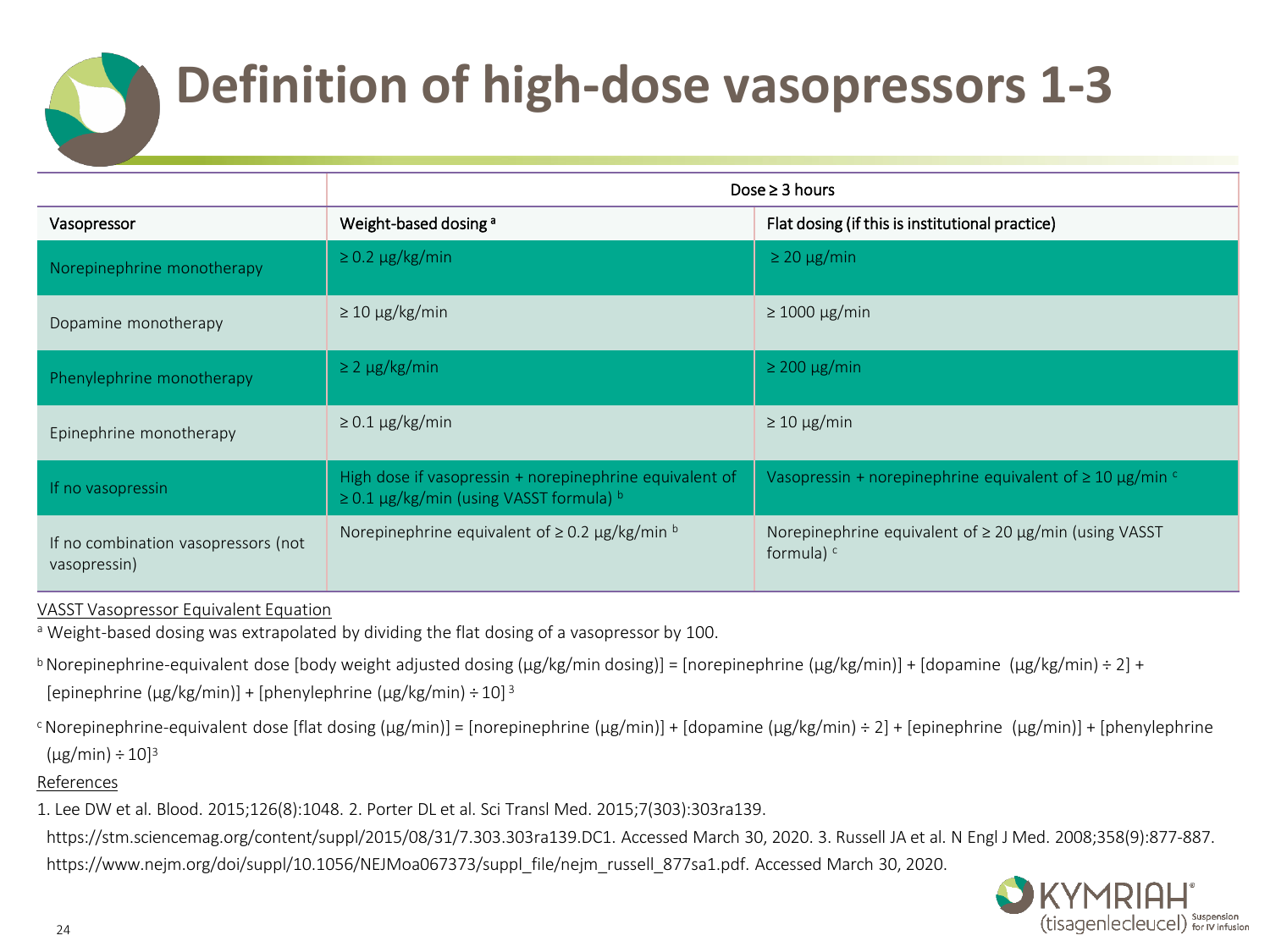### **KYMRIAH-associated neurological toxicities**

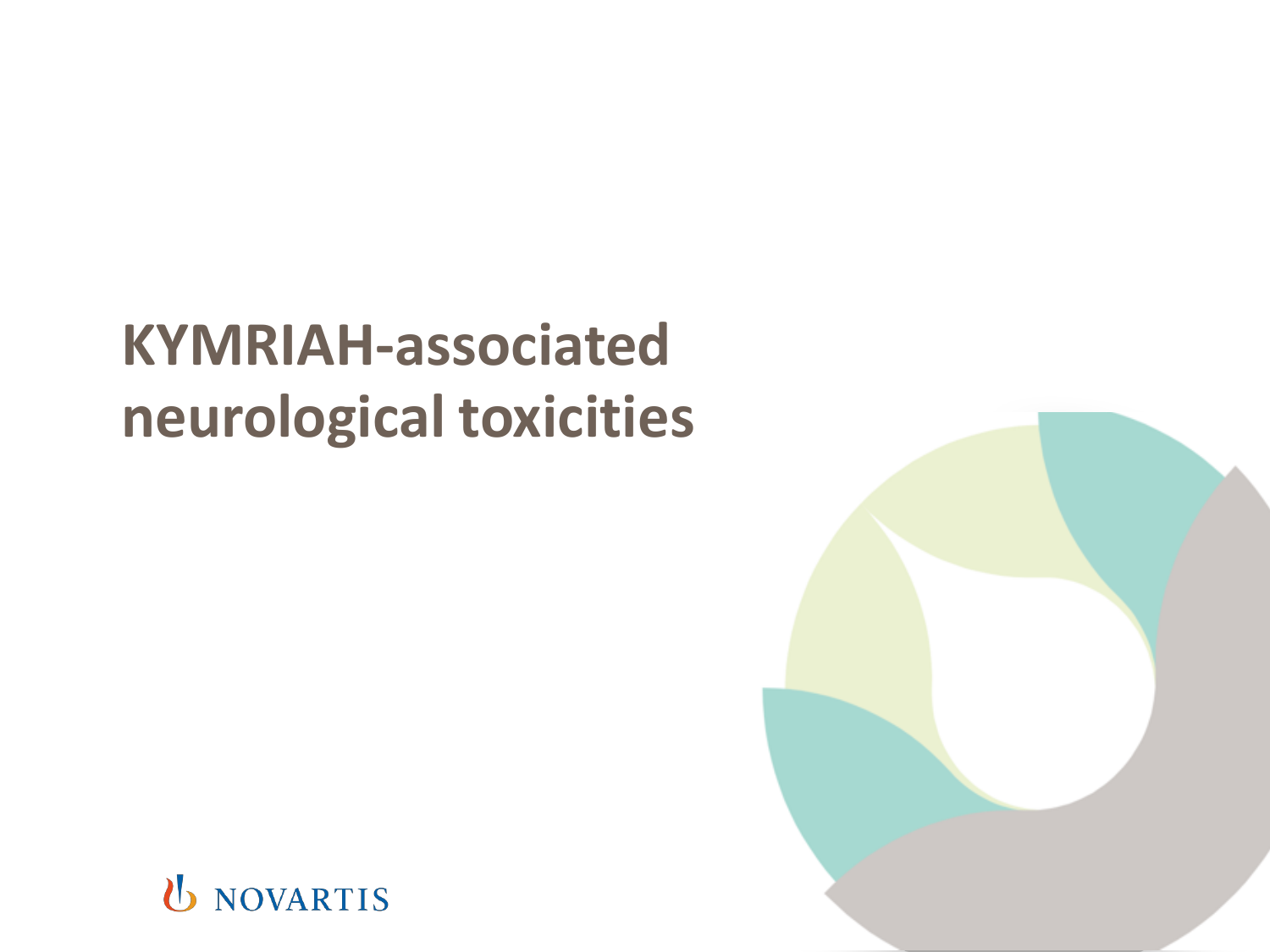

- Neurological toxicities, which may be severe or life-threatening can occur following treatment with KYMRIAH
- Major manifestations of neurological toxicities observed with KYMRIAH include encephalopathy and delirium
- The majority of neurological toxicities occurred within 8 weeks following KYMRIAH infusion and were transient
- In KYMRIAH pivotal clinical trials, neurological toxicities, occurred after KYMRIAH infusion asfollows:
	- In pediatric and young adult patients with r/r ALL (ELIANA Study): seen in 71% (56/79) of patients, with ≥ grade 3 in 22% (17/79) of patients
	- In adult patients with r/r DLBCL (JULIET Study): seen in 60% (69/115) of patients, with ≥ grade 3 in 19% (22/115) of patients
	- In adult patients with r/r FL (ELARA Study): seen in 43% (42/97) of patients, with ≥ Grade 3 in 6% (6/97)
- All patients with r/r ALL and the majority of patients with r/r DLBCL and r/r FL were treated with supportive care alone.
- Certified healthcare facilities must ensure that healthcare providers who prescribe, dispense or administer KYMRIAH are trained about the management of neurological toxicities.

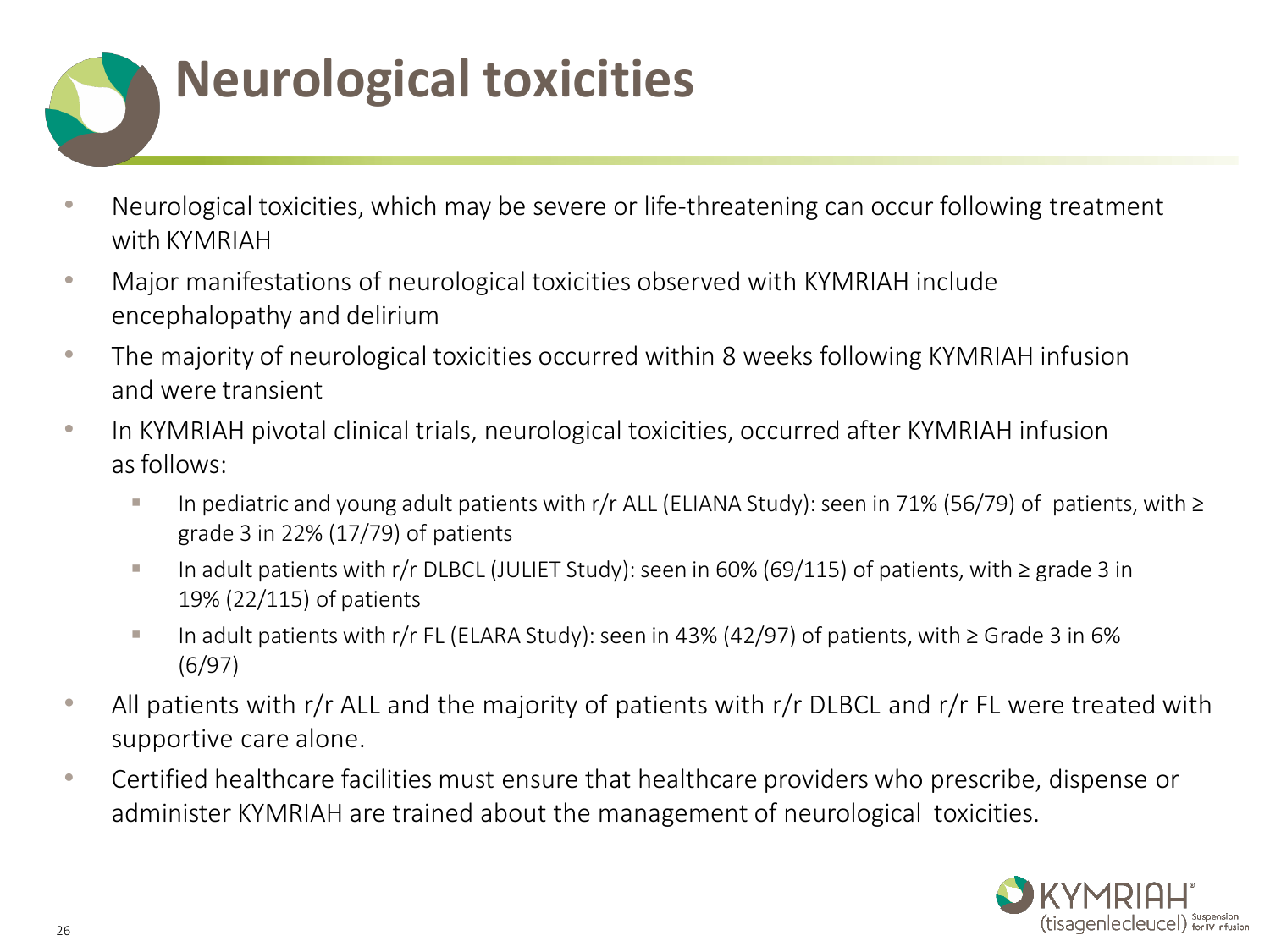### **Neurological toxicities, cont.**

| <b>Monitoring</b>                                    | • Monitor patients for neurological events                                                                                                                                                                                                                                                                                                                                                                                                             |  |  |
|------------------------------------------------------|--------------------------------------------------------------------------------------------------------------------------------------------------------------------------------------------------------------------------------------------------------------------------------------------------------------------------------------------------------------------------------------------------------------------------------------------------------|--|--|
| <b>Types of</b><br>neurological<br><b>toxicities</b> | • Early: concurrent with CRS and high fevers during the<br>development and at the time of maximal grade of CRS<br>Delayed onset: as CRS is resolving or following the resolution of CRS<br>• In the absence of CRS                                                                                                                                                                                                                                     |  |  |
| <b>Onset and</b><br>duration                         | • The majority of neurological toxicities occurred within 8 weeks<br>following KYMRIAH infusion<br>• The majority of events were transient                                                                                                                                                                                                                                                                                                             |  |  |
| <b>Clinical</b><br>presentation                      | • Major manifestations of neurological toxicities observed with KYMRIAH<br>include encephalopathy, delirium or related events<br>• Anxiety, dizziness, headache, peripheral neuropathy, and sleep<br>disorders were the other most common neurological toxicities<br>• Other related manifestations: seizures, and aphasia<br>• The onset of neurological toxicity can be concurrent with CRS, following<br>resolution of CRS or in the absence of CRS |  |  |

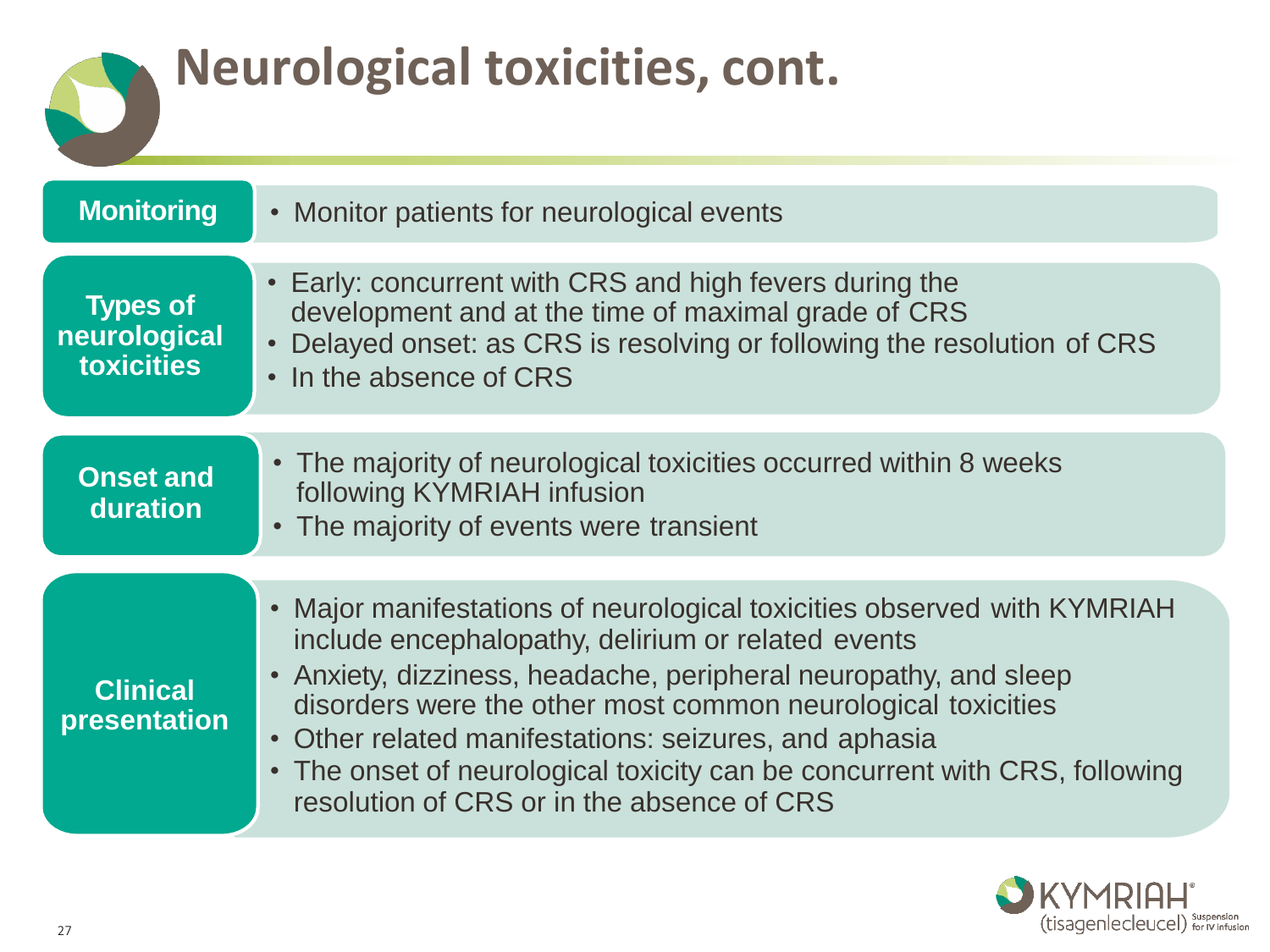### **Neurological toxicities, cont.**

| <b>Diagnostic</b><br>work-up                | • Neurological work-up should be considered, as appropriate, to<br>exclude other causes for neurological symptoms                                                                                                                                                                                                                                                                                                                                                                                                                                                                                                 |  |  |
|---------------------------------------------|-------------------------------------------------------------------------------------------------------------------------------------------------------------------------------------------------------------------------------------------------------------------------------------------------------------------------------------------------------------------------------------------------------------------------------------------------------------------------------------------------------------------------------------------------------------------------------------------------------------------|--|--|
| <b>Management</b>                           | • Supportive care should be given for KYMRIAH-associated<br>neurological toxicities                                                                                                                                                                                                                                                                                                                                                                                                                                                                                                                               |  |  |
| <b>Patients /</b><br>guardians<br>education | • Patients/guardians:<br>• Should be advised about the risk and symptoms of<br>neurological toxicities that they may experience<br>• Should carry the KYMRIAH patient wallet card to remind<br>them of the signs and symptoms of neurological toxicities<br>that require immediate attention<br>• Should contact their healthcare professional if experiencing<br>signs and symptoms of neurological toxicities<br>Refrain from driving and engaging in hazardous occupations<br>$\bullet$<br>or activities (operating heavy or potentially dangerous<br>machinery) for at least 8 weeks after receiving KYMRIAH. |  |  |

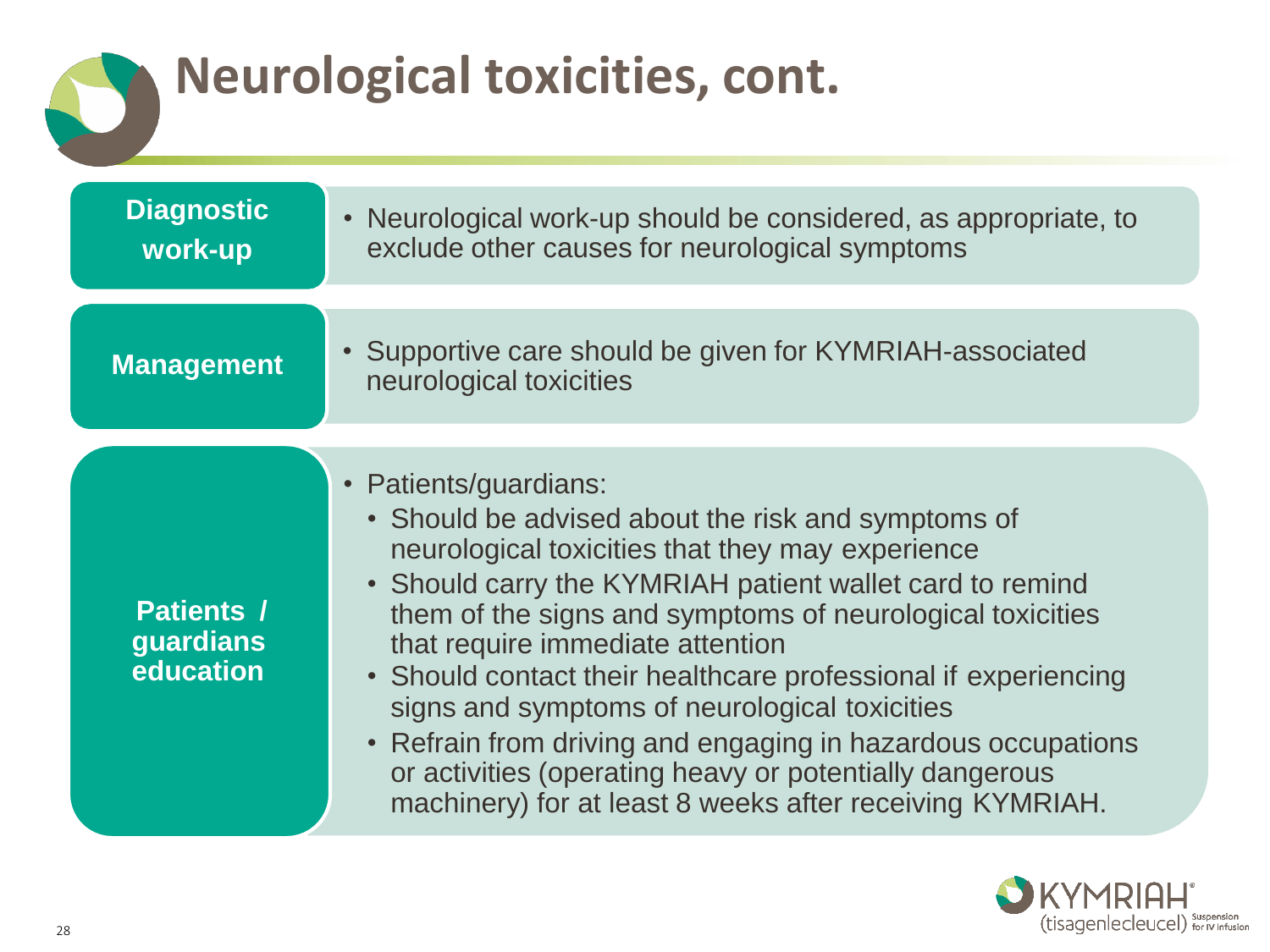

### **Kymriah ICANS grading and management**

| ICANS Grade <sup>a</sup>                                                                                                                                                                                                                                                                                                                                                                                              | No concurrent CRS                                                                                                                                                                                                                                                                                                                                                                                                                                                                                 | <b>Concurrent CRS</b>                                                                                                                                                                                                                                                                                                                                                                                                                                                                                                             |
|-----------------------------------------------------------------------------------------------------------------------------------------------------------------------------------------------------------------------------------------------------------------------------------------------------------------------------------------------------------------------------------------------------------------------|---------------------------------------------------------------------------------------------------------------------------------------------------------------------------------------------------------------------------------------------------------------------------------------------------------------------------------------------------------------------------------------------------------------------------------------------------------------------------------------------------|-----------------------------------------------------------------------------------------------------------------------------------------------------------------------------------------------------------------------------------------------------------------------------------------------------------------------------------------------------------------------------------------------------------------------------------------------------------------------------------------------------------------------------------|
| Grade 1<br>ICE score b: 7-9 with no depressed level of consciousness                                                                                                                                                                                                                                                                                                                                                  | Offer supportive care with intravenous hydration and<br>aspiration precautions                                                                                                                                                                                                                                                                                                                                                                                                                    | Administer tocilizumab at any grade CRS, as per dosage<br>recommendation in Table 1. Caution with repeated<br>tocilizumab doses in patients with ICANS. Consider adding<br>corticosteroids to tocilizumab past the first dose c                                                                                                                                                                                                                                                                                                   |
| Grade 2<br>ICE score b: 3-6<br>and/or<br>Mild somnolence awaking to voice                                                                                                                                                                                                                                                                                                                                             | Supportive care as above<br>Consider dexamethasone 10 mg intravenously every 6-12<br>hours or methylprednisolone equivalent (1 mg/kg)<br>intravenously every 12 hours) until the event is Grade 1 or<br>less. If improving, taper corticosteroids                                                                                                                                                                                                                                                 | Administer tocilizumab at any grade CRS, as per dosage<br>recommendation in Table 1. If refractory to tocilizumab<br>past the first dose, administer dexamethasone 10 mg<br>intravenously every 6-12 hours or methylprednisolone<br>equivalent (1 mg/kg intravenously every 12 hours) until the<br>event is Grade 1 or less, then taper corticosteroids                                                                                                                                                                           |
| Grade 3<br>ICE score b: 0-2*<br>and/or<br>Depressed level of consciousness awakening only to tactile stimulus<br>and/or<br>Any clinical seizure focal or generalized that resolves rapidly or nonconvulsive<br>seizures on EEG that resolve with intervention<br>and/or<br>Focal or local edema on neuroimaging                                                                                                       | Administer dexamethasone 10 mg intravenously every 6-<br>12 hours or methylprednisolone equivalent (1 mg/kg)<br>intravenously every 12 hours)                                                                                                                                                                                                                                                                                                                                                     | Administer tocilizumab at any grade CRS, as per dosage<br>recommendation in Table 1. Administer dexamethasone 10<br>mg intravenously every 6-12 hours or methylprednisolone<br>equivalent (1 mg/kg intravenously every 12 hours).<br>Continue corticosteroids until the event is Grade 1 or less,<br>then taper corticosteroids. If not improving, manage as<br>Grade 4                                                                                                                                                           |
| Grade 4<br>ICE score b: 0* (patient is unarousable and unable to perform ICE)<br>and/or<br>Stupor or coma<br>and/or<br>Life-threatening prolonged seizure (>5 minutes) or repetitive clinical or<br>electrical seizures without return to baseline in between<br>and/or<br>Diffuse cerebral edema on neuroimaging, decerebrate or decorticate<br>posturing or papilledema, cranial nerve VI palsy, or Cushing's triad | Consider mechanical ventilation for airway protection<br>Administer high-dose methylprednisolone intravenously<br>1,000 mg one to two times per day for 3 days<br>If not improving, consider 1,000 mg of<br>methylprednisolone two to three times per day or<br>alternate therapy <sup>d</sup><br>Continue corticosteroids until improvement to Grade 1,<br>and then taper as clinically appropriate<br>Treat seizures, status epilepticus, and cerebral edema as<br>per institutional guidelines | Administer tocilizumab at any grade CRS, as per dosage<br>recommendation in Table 1. Administer<br>methylprednisolone 1000 mg intravenously one to two<br>times per day for 3 days.<br>If not improving, consider methylprednisolone 1,000 mg<br>intravenously two to three times per day or alternate<br>therapy <sup>d</sup> . Continue corticosteroids until improvement to<br>Grade 1, and then taper as clinically appropriate.<br>Treat seizures, status epilepticus, and cerebral edema as<br>per institutional guidelines |

<sup>a</sup> ASTCT criteria for grading NT (Lee et al 2019); NCI CTCAE criteria for grading NT used in clinical trials.

<sup>b</sup> ICE Assessment Tool: (1) Orientation: orientation to year, month, city, and hospital: 4 points. (2) Naming: ability to name three objects (e.g., point to clock, pen, and button): 3 points. (3) Following commands: ability to follow simple commands (e.g., show me 2 fingers or close your eyes and stick out your tongue): 1 point. (4) Writing: ability to write a standard sentence (e.g., Our national bird is the bald eagle): 1 point. (5) Attention: ability to count backward from 100 by 10: 1 point.

 $\textdegree$ Santomasso et. al. 2021

<sup>d</sup> Alternate therapy may include anakinra, siltuximab, ruxolitinib, cyclophosphamide, antithymocyte globulin, or intrathecal hydrocortisone (50 mg) plus methotrexate (12 mg)

\*A patient with an ICE score of 0 may be classified as grade 3 ICANS if awake with global aphasia, but a patient with an ICE score of 0 may be classified as grade 4 ICANS if unarousable.

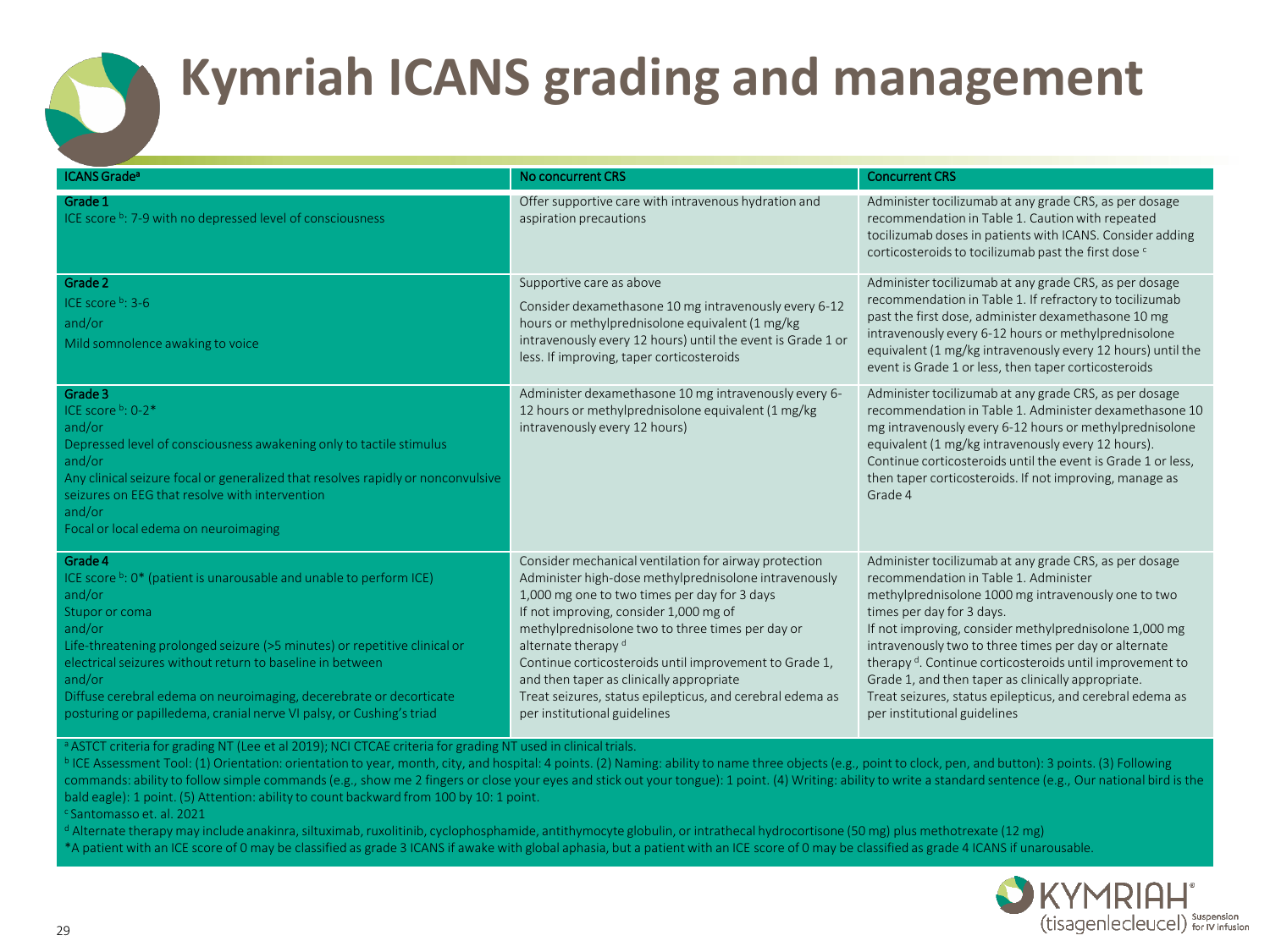**Hemophagocytic Lymphohistiocytosis (HLH)/Macrophage Activation Syndrome (MAS)**



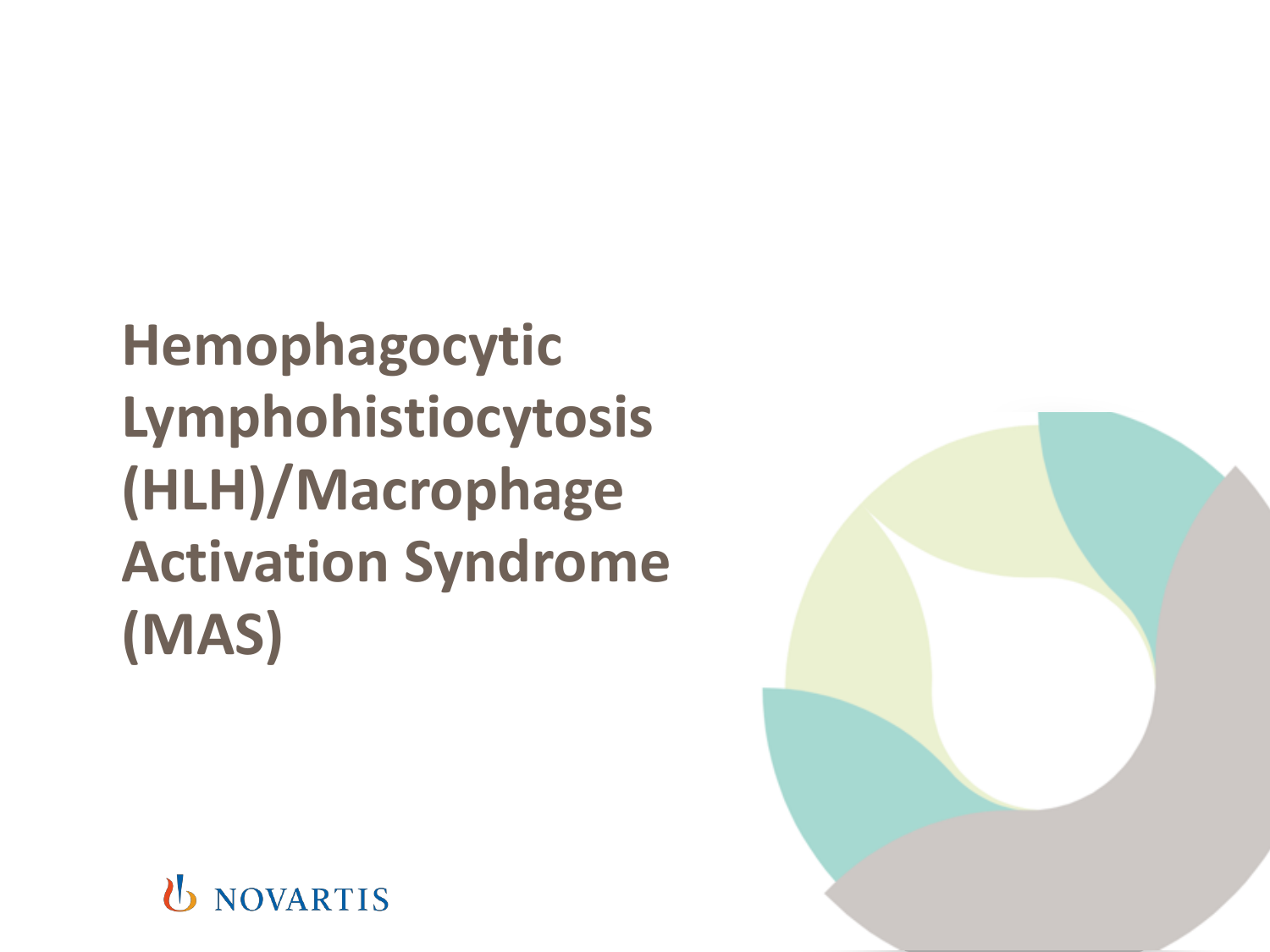

- HLH/MAS occurred in 6% (5/79) of patients with r/r ALL. All HLH events occurred during ongoing CRS and resolved.
	- Time to onset ranged from  $3 18$  days
- HLH/MAS occurred in 2% (2/115) of patients with r/r DLBCL. All HLH events occurred during ongoing CRS and resolved.
	- Times to onset were Day 7 and Day 10
- 1% (1/97) patient with r/r FL developed HLH  $>$  1 year after receiving KYMRIAH with a fatal outcome. The patient did not have CRS during or immediately preceding HLH.
- Presenting signs and symptoms of HLH/MAS are similar to those of CRS and infections
- Treatment of HLH/MAS should be administered per institutional standards

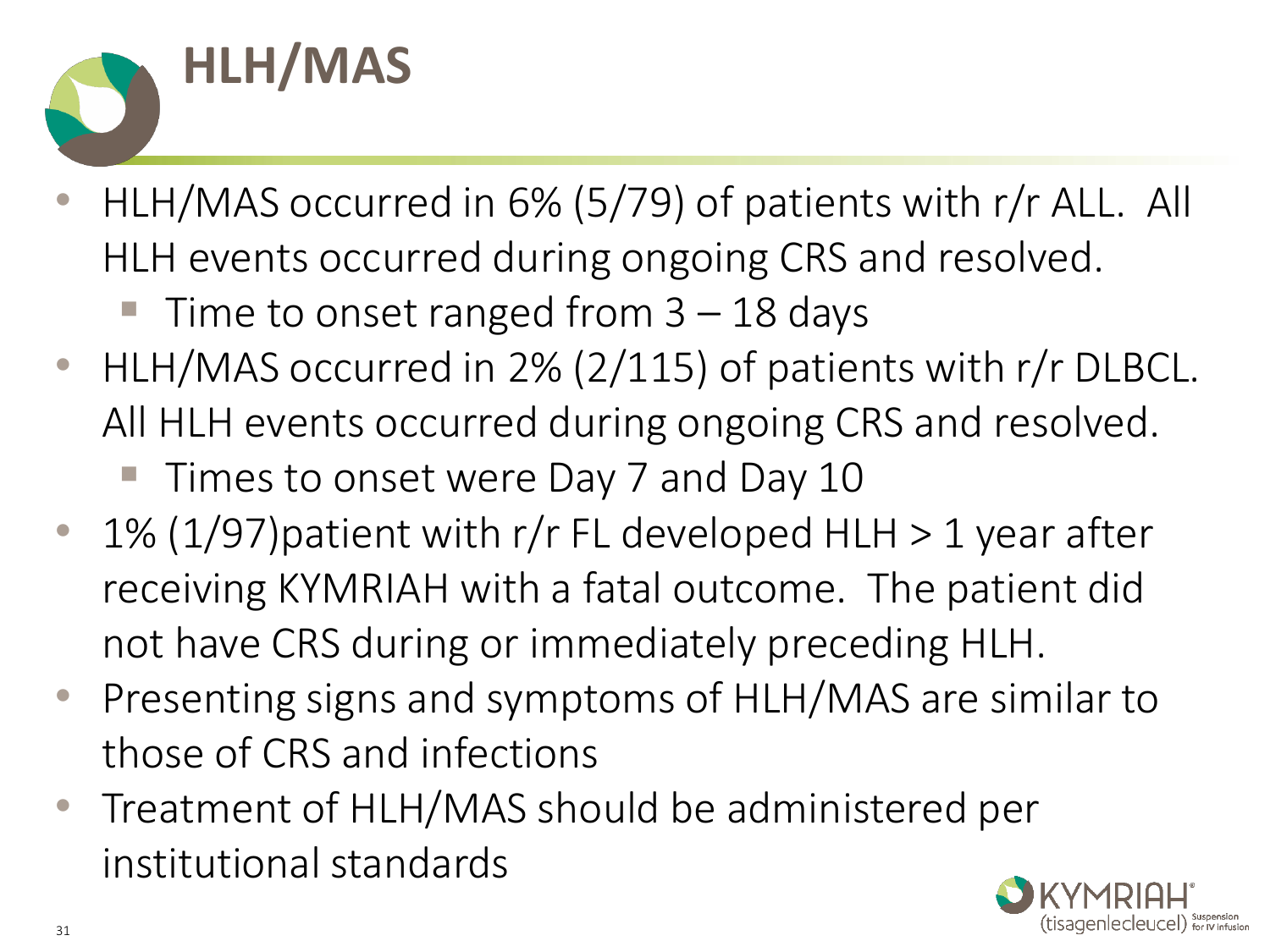### **Patients / Guardians Education**



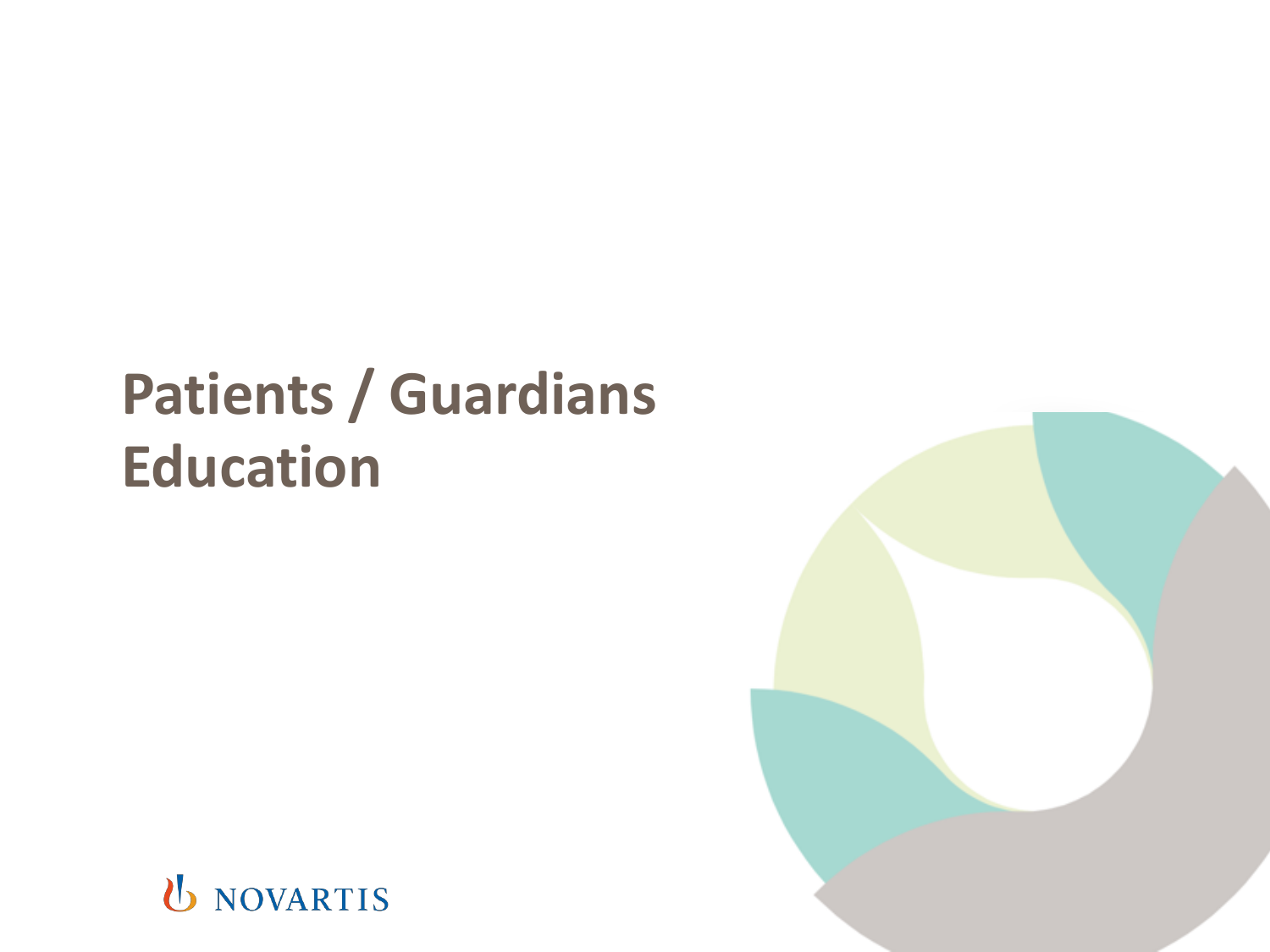### **Patients/Guardians education**

Advise patients/guardians of the risks of CRS and neurological toxicities and to contact their healthcare provider if experiencing signs and symptoms associated with CRS and neurological toxicities

Patients/guardians should plan to stay within 2 hours of the treatment site for at least 4 weeks after receiving KYMRIAH treatment, unless otherwise indicated by the doctor

Patients/guardians should carry KYMRIAH patient wallet card to remind them of the signs and symptoms of CRS and neurological toxicities that require immediate attention

Refrain from driving and engaging in hazardous occupations or activities (operating heavy or potentially dangerous machinery) for at least 8 weeks after receiving KYMRIAH

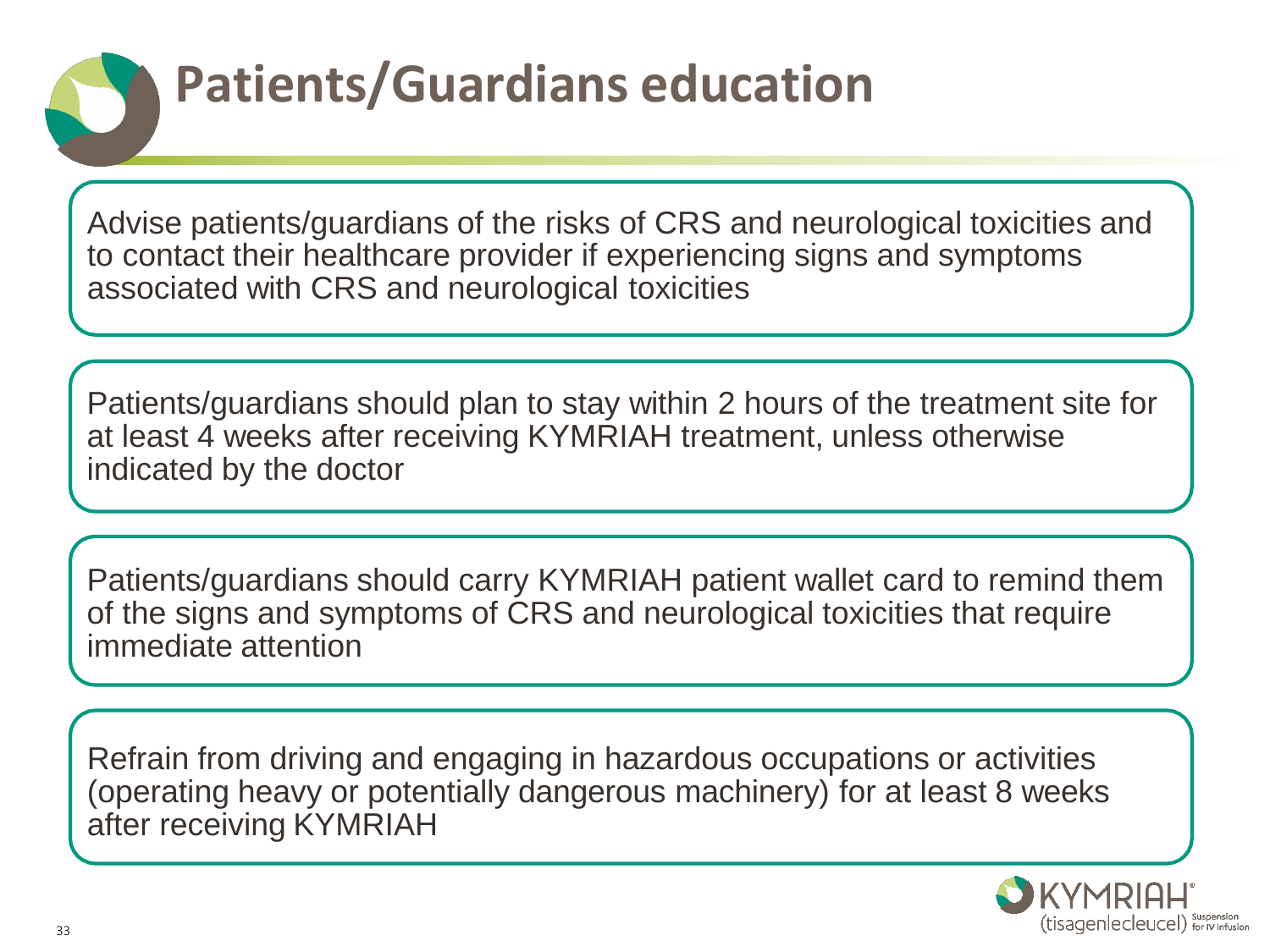

Healthcare providers are encouraged to report suspected adverse events of Kymriah® to FDA at [www.fda.gov/medwatch](http://www.fda.gov/medwatch) or by calling 1-800-FDA-1088 or Novartis at www.report.novartis.com or by calling 1-888- 669-6682.

When reporting adverse events, healthcare providers should always include the individual Kymriah Batch-identification number.

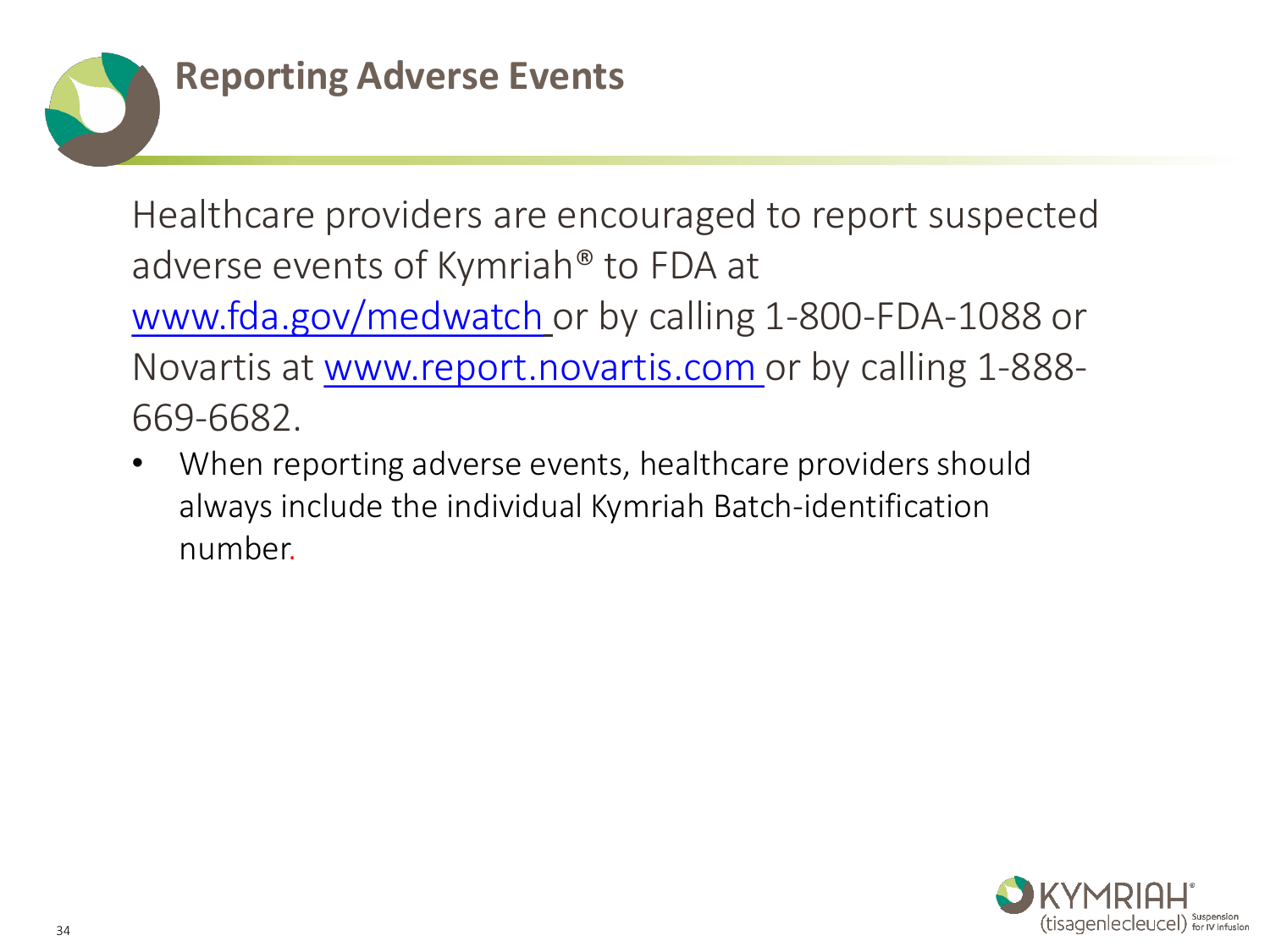### **For further information, please visit [www.KYMRIAH-REMS.com](http://www.KYMRIAH-REMS.com/) or call 1-844-4KYMRIAH(1-844-459-6742)**

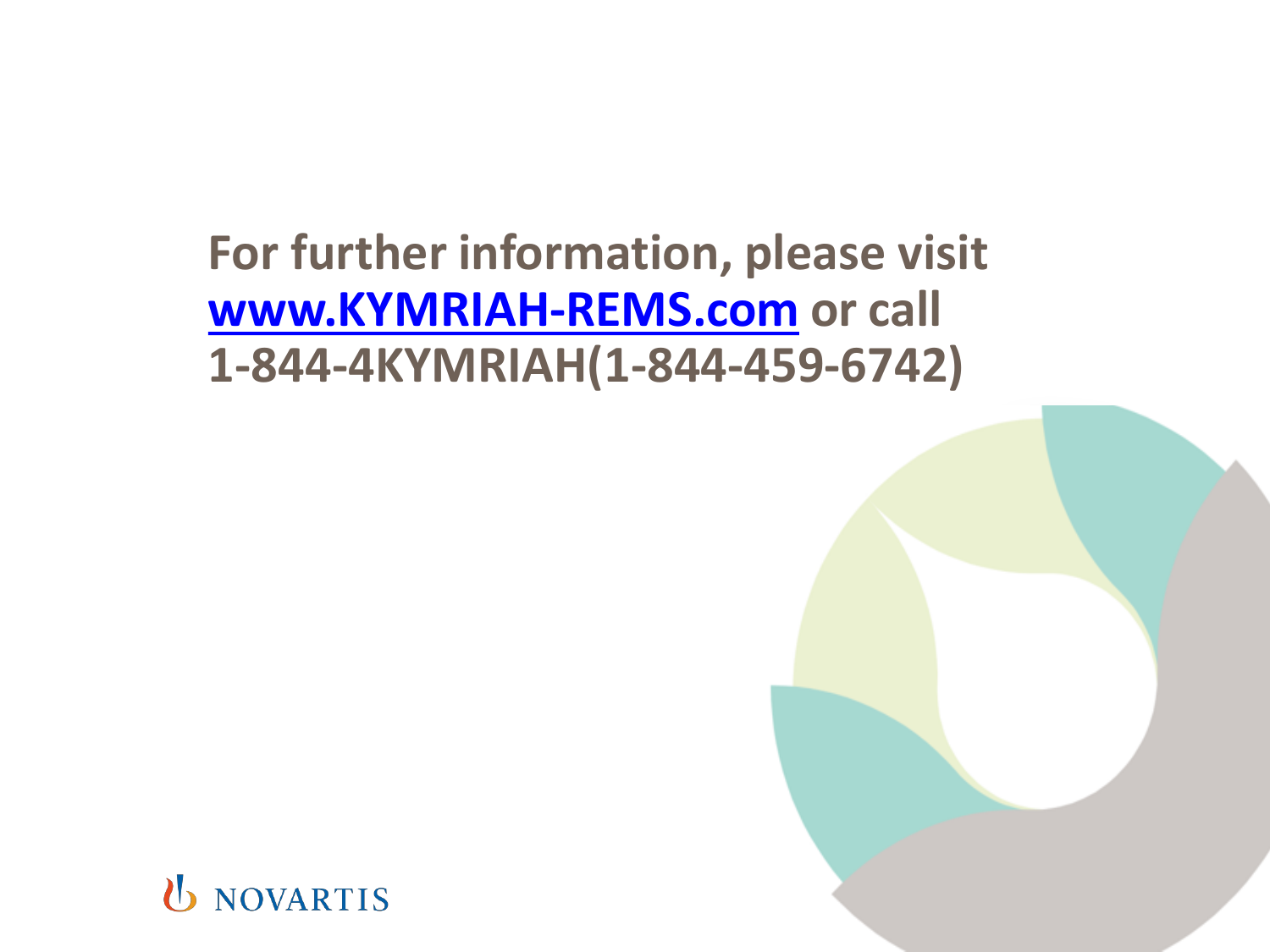References

- Chimeric Antigen Receptor (CAR) Cell Therapy Toxicity Assessment and Management – Pediatric. The University of Texas MD Anderson Cancer Center website https://www.mdanderson.org/documents/for-physicians/algorithms/clinicalmanagement/clin-management-cytokine-release- pedi-web-algorithm.pdf.
- [Published January 30, 2018. Accessed March 4, 2019. The pediatric guideline was](https://www.mdanderson.org/documents/for-physicians/algorithms/clinical-management/clin-management-cytokine-release-pedi-web-algorithm.pdf)  approved by the Executive Committee of the Medical Staff on 1/30/2018.
- Lee DW, Gardner R, Porter DL, Louis CU, Ahmed N, Jensen M, Grupp SA, Mackall CL. Current concepts in the diagnosis and management of cytokine release syndrome. Blood. 2014 Jul 10;124(2):188-95. Erratum in: Blood. 2015 Aug 20;126(8):1048. Dosage error in article text
- Lee DW, Santomasso BD, Locke FL, et al 2019) ASTCT Consensus Grading for Cytokine Release Syndrome and Neurologic Toxicity Associated with Immune Effector Cells. Biol Blood Marrow Transplant; 25(4):625-38
- Porter DL, Hwang WT, Frey NV, et al. Chimeric antigen receptor T cells persis induce sustained remissions in relapsed refractory chronic lymphocytic leukemia. Supplementary material. Sci Transl Med. 2015 Sep 02;7(303):303ra139. doi:10.1126/ scitranslmed.aac5415
- Russell JA, Walley KR, Singer J, et al. Vasopressin versus norepinephrine infusion in patients with septic shock. N Engl J Med. 2008;358(9):877-87. doi:10.1056/NEJMoa067373
- Santomosso BD, Nastoupil LJ, Adkins S, et al (2021) Management of Immune-Related Adverse Events in Patients Treated With Chimeric Antigen Receptor Cell Therapy: ASCO Guideline. J Clin Oncol; 39(35):3978-92

### **D NOVARTIS**